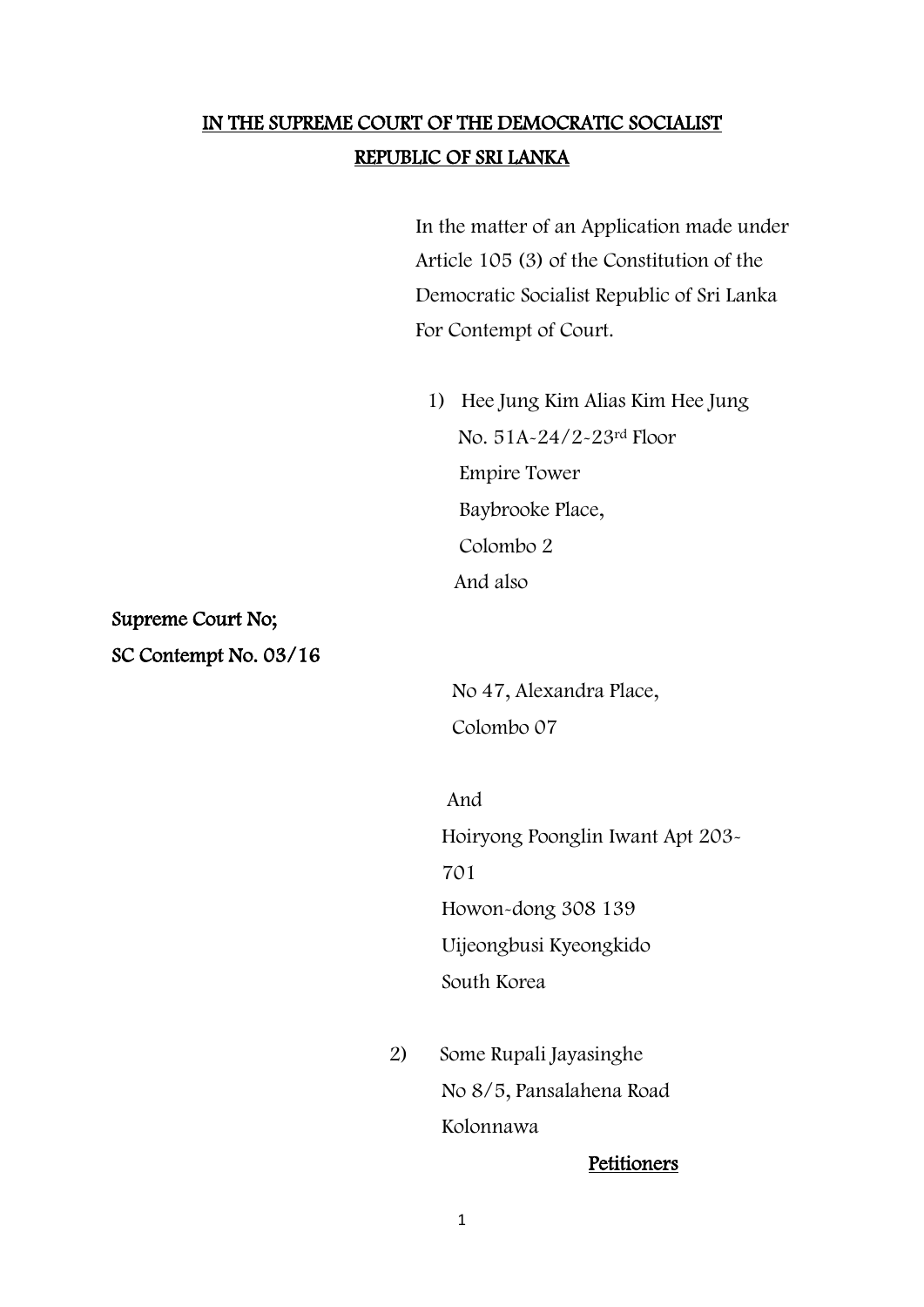### Vs

Don Bandumali Jayasinghe [nee Welikala] No. 40/19 Longden Place, Colombo 7

## **Respondent**

BEFORE: Buwaneka Aluwihare PC, J.

Murdu N.B. Fernando PC, J.

P. Padman Surasena J.

Counsel: Kuvera de Zoysa PC with Piume Kulatilake and Ameer Maharoof on the instructions by Sanjay Fonseka for the Petitioner. Razik Zarook PC, Seevali Amithirigala PC with Sazana Karunathilake, Dharani Sirisena for the Respondent.

Argued on: 10.07.2020

Decided on: 15.07.2021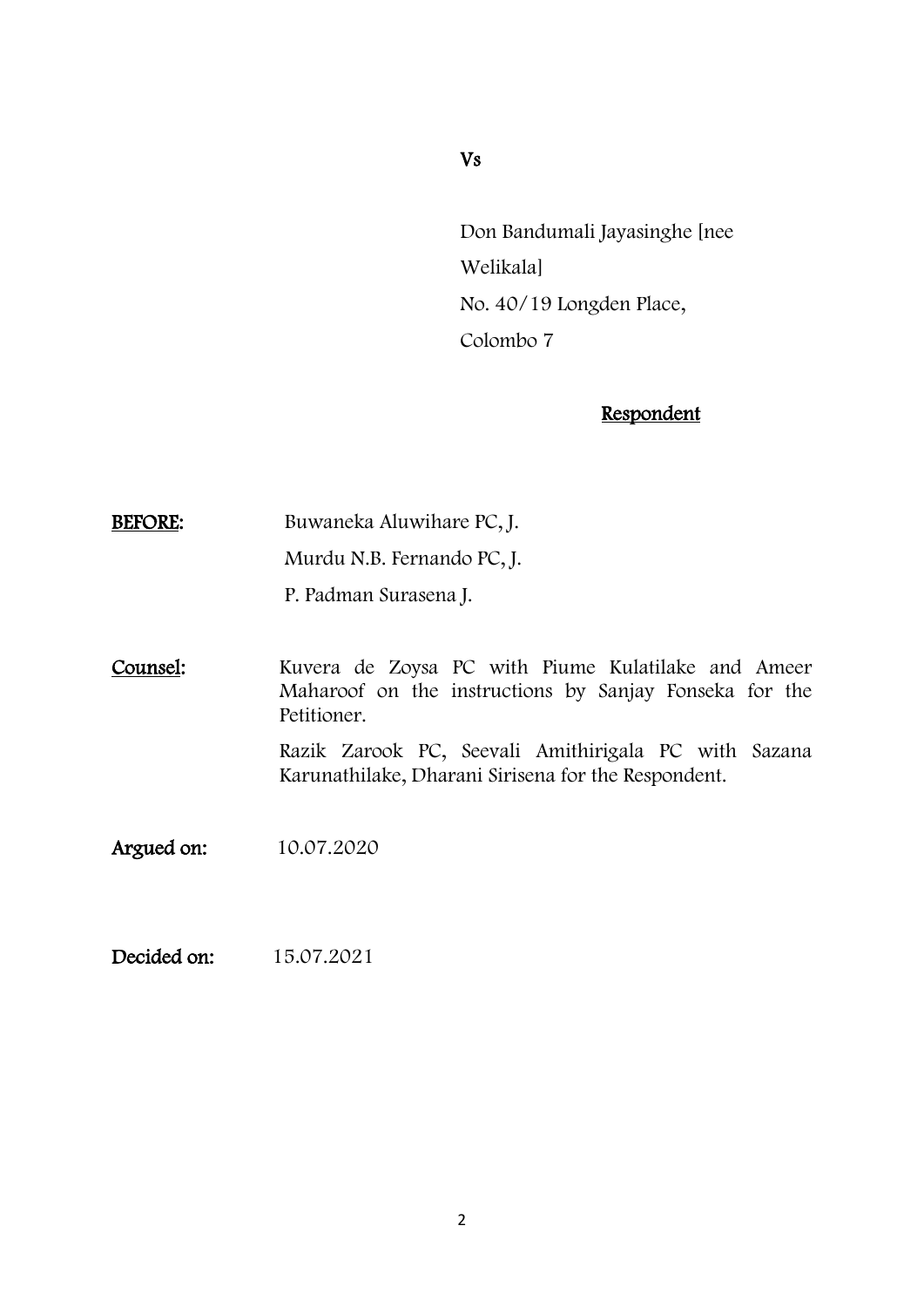## Judgement of the Court

## Aluwihare PC.J.,

A Rule issued by this Court on 26th July 2016, called upon the Respondent, Don Bandumali Jayasinghe (hereinafter sometimes referred to as "Bandumali Jayasinghe") to show cause as to why she should not be dealt with for an offence of contempt of the Supreme Court, punishable under Article 105 (3) of the Constitution, committed, intentionally and/or willfully, by making false statements to this Court.

## The Rule

In the exercise of the Jurisdiction vested in the Supreme Court in terms of Article 105 (3) of the Constitution the Rule issued against Bandumali Jayasinghe was to show cause as to why she should not be punished for having committed the following offences of contempt of the Supreme Court;

That the respondent-;

- . (a) Submitted a written complaint to this Court against Ms. Amarathunga Arachchige Niduk Wasana Perera, Attorney-at-Law (hereinafter sometimes referred to as Niduk Perera) relating to her professional conduct in the District Court of Colombo case bearing No: DDV/0054/2008 and in the complaint did willfully make the following false statements:
	- (i) That she never received any notice, summons and/or any decree in the said divorce action.
	- (ii) That she never instructed Niduk Perera to file proxy on her behalf and/or to appear and tenders an answer and/or to take any notice of the said divorce action.
	- (iii) That Niduk Perera AAL had tendered a forged proxy on her behalf in the said divorce action and had filed an answer without her instructions.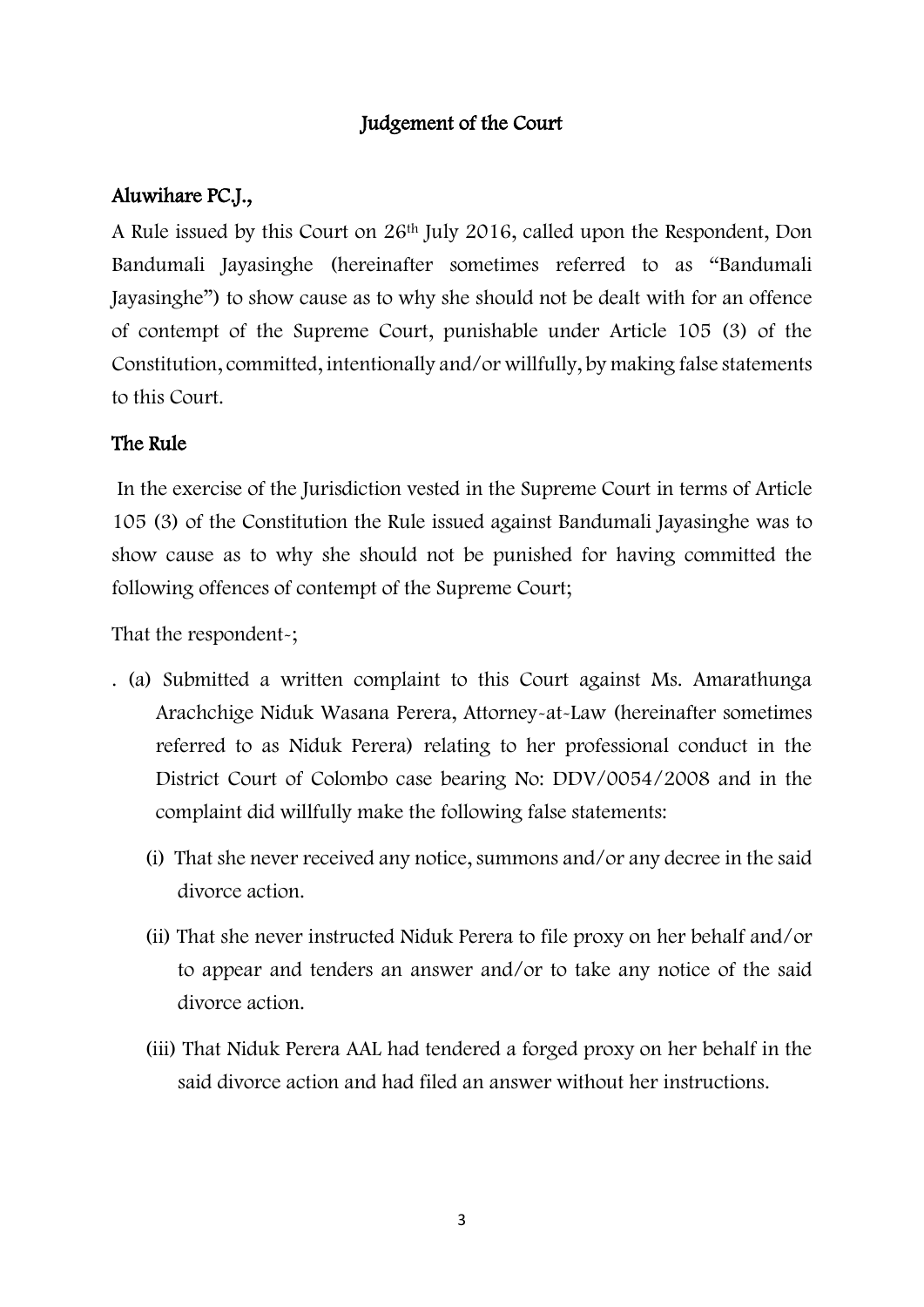- 2. In the Affidavit [dated 27th June 2014] submitted to this Court in SC Petition No:P/19/2014 relating to the said complaint against Niduk Perera, the Respondent did willfully make the following false statements;
	- (i)That she had had no knowledge of the District Court of Colombo Case No.DDV/00054/2008 until she became aware of the Testamentary Proceedings bearing number DTS/00151/2012 in the District Court of Colombo and had never instructed Ms. Niduk Perera to appear in that divorce action on her behalf.
	- (ii) That she never received any summons in the said divorce action No:DDV/00054/2008 and that the signature claiming to be hers at page 43 of the document marked as "X1" is not her signature.
	- (iii) That she had never met Niduk Perera and did not even know her by name.
- (3) On or about 28th May 2014, when questioned by the Supreme Court in SC Petition No: P/19/2014 relating to the same complaint, she did willfully and falsely state that the she had never seen Niduk Perera before and that it was the first time that she was seeing her.

#### Facts

On 21st January 2014, Bandumali Jayasinghe by way of a letter addressed to His Lordship the Chief Justice made a complaint against Attorney-at-Law Ms. Niduk Perera (hereinafter sometimes referred to as "Niduk Perera"). In the said complaint Bandumali Jayasinghe claimed that after having perused the case record of the Testamentary Action bearing No. DTS/00151/2012 which had been instituted by the 1st Petitioner to these proceedings, Hee Jung Kim alias Kim Hee Jung (hereinafter sometimes referred to as "Kim Hee Jung") in respect of the estate of one Dharman Sathanath Jayasinghe (hereinafter sometimes referred to as "Dharman Jayasinghe"), she was shocked to discover that a decree of divorce had been obtained against her by Dharman Jayasinghe in the case bearing No. DDV.00054/2008 in the District Court of Colombo.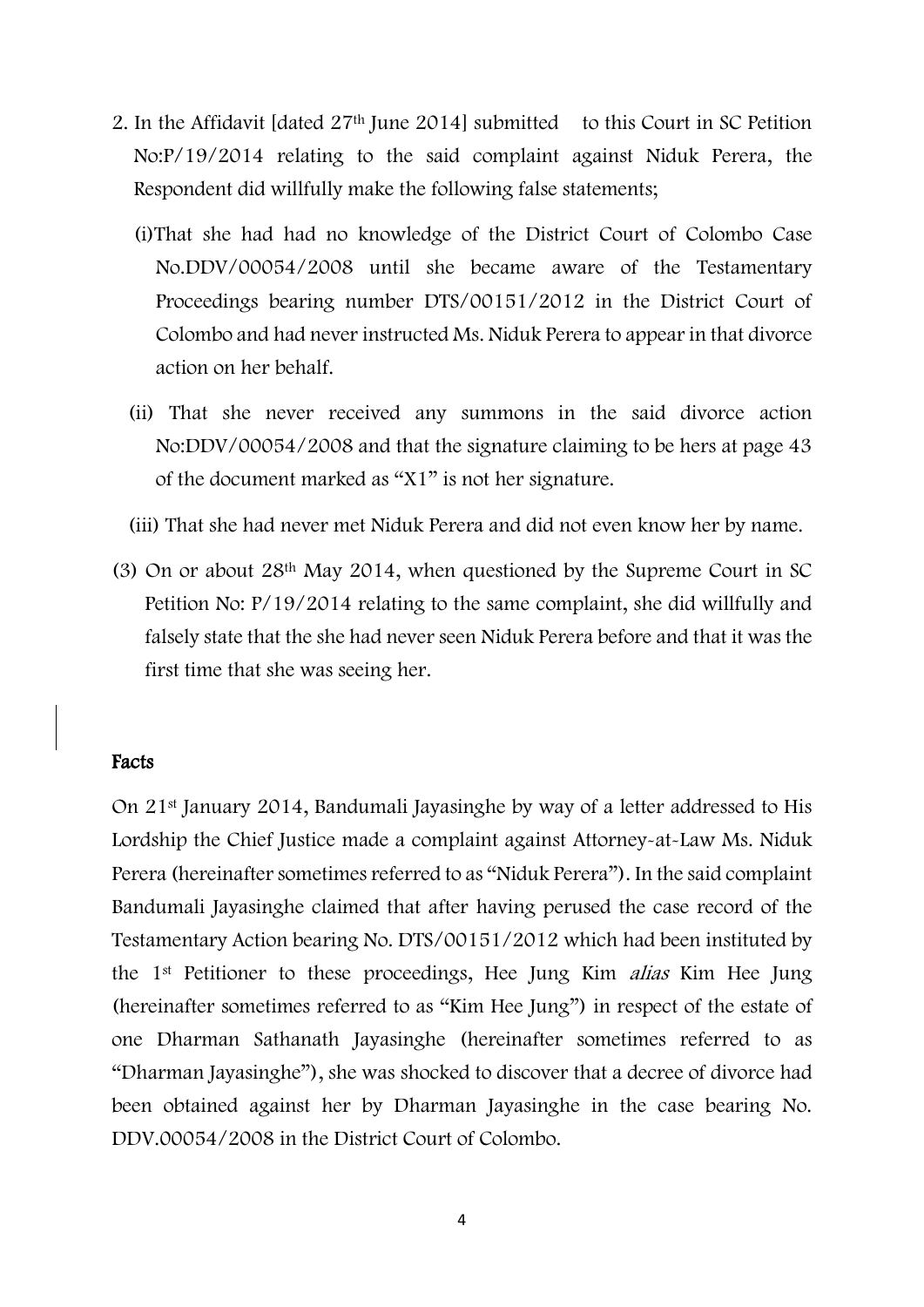She further claimed in her letter that having examined a certified copy of the case record of the said divorce action, she found that;

- a) Dharman Jayasinghe, her ex-husband had filed action on 1st February 2008 seeking a divorce from her.
- b) On 15th May 2008 Niduk Perera had tendered a proxy for and on behalf of her and had also filed answer claiming that instructions had been given by her to do so.
- c) The case was fixed for trial for  $3<sup>rd</sup>$  July 2008 and had been taken up  $ex$ parte since there had been no appearance and/or representation on her behalf .
- d) The Court had entered a Decree nisi and ordered it to be served through registered post and the Fiscal.
- e) On 10th October 2008 the Fiscal had reported to the Court that the Decree nisi had not been served on her.
- f) On the same day, an Attorney-at-Law called Ms. Nilu Perera (hereinafter sometimes referred to as "Nilu Perera") had appeared as her Attorney and had informed the Court that she was accepting the notice of the Decree *nisi* on behalf of the Respondent.
- g) On 30th January 2009, the District Court had made the Decree nisi absolute on the basis that the said Attorney-at-Law had accepted the Decree nisi on behalf of her.

Bandumali Jayasinghe had further asserted in the complaint that;

- a) She had no knowledge of the divorce action No. DDV/00054/2008 until she became aware of the testamentary proceedings bearing No. DTS/00151/2012.
- b) She had never received any summons, notice and/or any decree in the divorce action.
- c) She had never met Niduk Perera nor had she ever retained the services of Niduk Perera in a divorce action.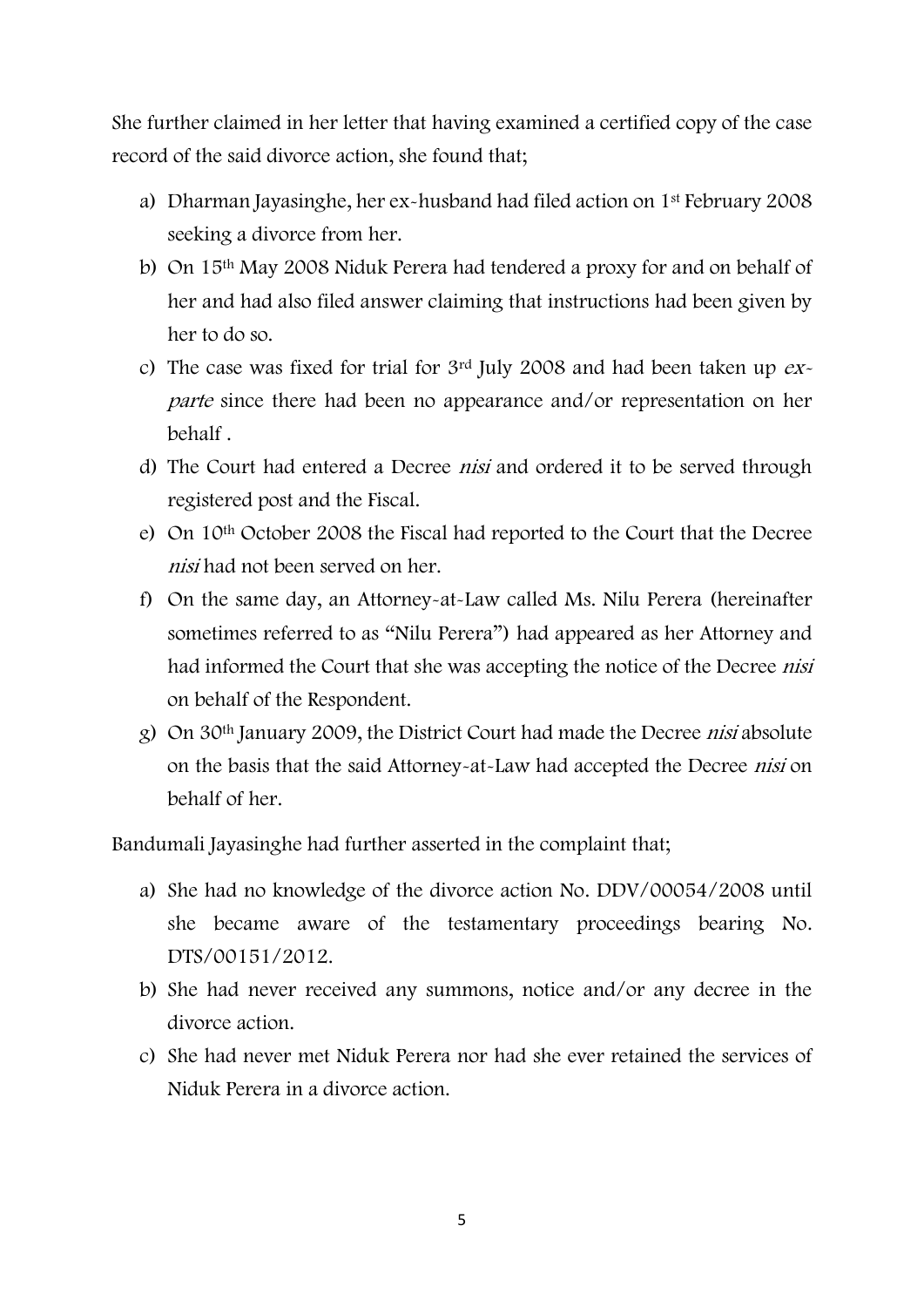- d) She had never instructed Niduk Perera to file a proxy on her behalf and/or to appear and tender an answer and/or to take any notice in the divorce action.
- e) Niduk Perera had tendered a forged proxy on her behalf and had filed answer without her instructions. She had also permitted Dharman Jayasinghe to obtain an ex-parte decree in his favour.
- f) One Attorney-at-Law named Nilu Perera had accepted the notice of the Decree nisi without any instructions having been given by her.
- g) She had been severely prejudiced by the illegal conduct of the said Niduk Perera and/or Nilu Perera and therefore prays that the Supreme Court takes necessary steps to grant her relief in respect of the injustice caused to her due to the aforesaid illegal conduct.

In pursuance of this complaint, proceedings commenced in the Supreme Court under reference No. P/19/2014.

The Court then referred the said matter to the Bar Association [BASL] to hold an inquiry. The Professional Purposes Committee of the Bar Association of Sri Lanka (hereinafter sometimes referred to as "The Committee") had held an extensive inquiry into the complaint and reported to the Supreme Court of their findings by their report dated  $27<sup>th</sup>$  January 2015. ("P27")

The Committee observed that it was unable to come to a finding of any professional misconduct or breach of professional etiquette on the part of Attorney -at- Law Niduk Perera and that it could neither accept Bandumali Jayasinghe as a truthful witness nor believe in her assertions. The Committee recommended to this Court that no further action should be taken against Niduk Perera and that action should be taken to issue a Rule on Bandumali Jayasinghe to show cause as to why she should not be dealt with for contempt of court by intentionally making false statements to the Supreme Court in the said Inquiry [SC/P19/2014].

However, on 15<sup>th</sup> November 2014, Bandumali Jayasinghe on the advice of her legal representatives, withdrew the aforementioned complaint she made to the Supreme Court against Niduk Perera.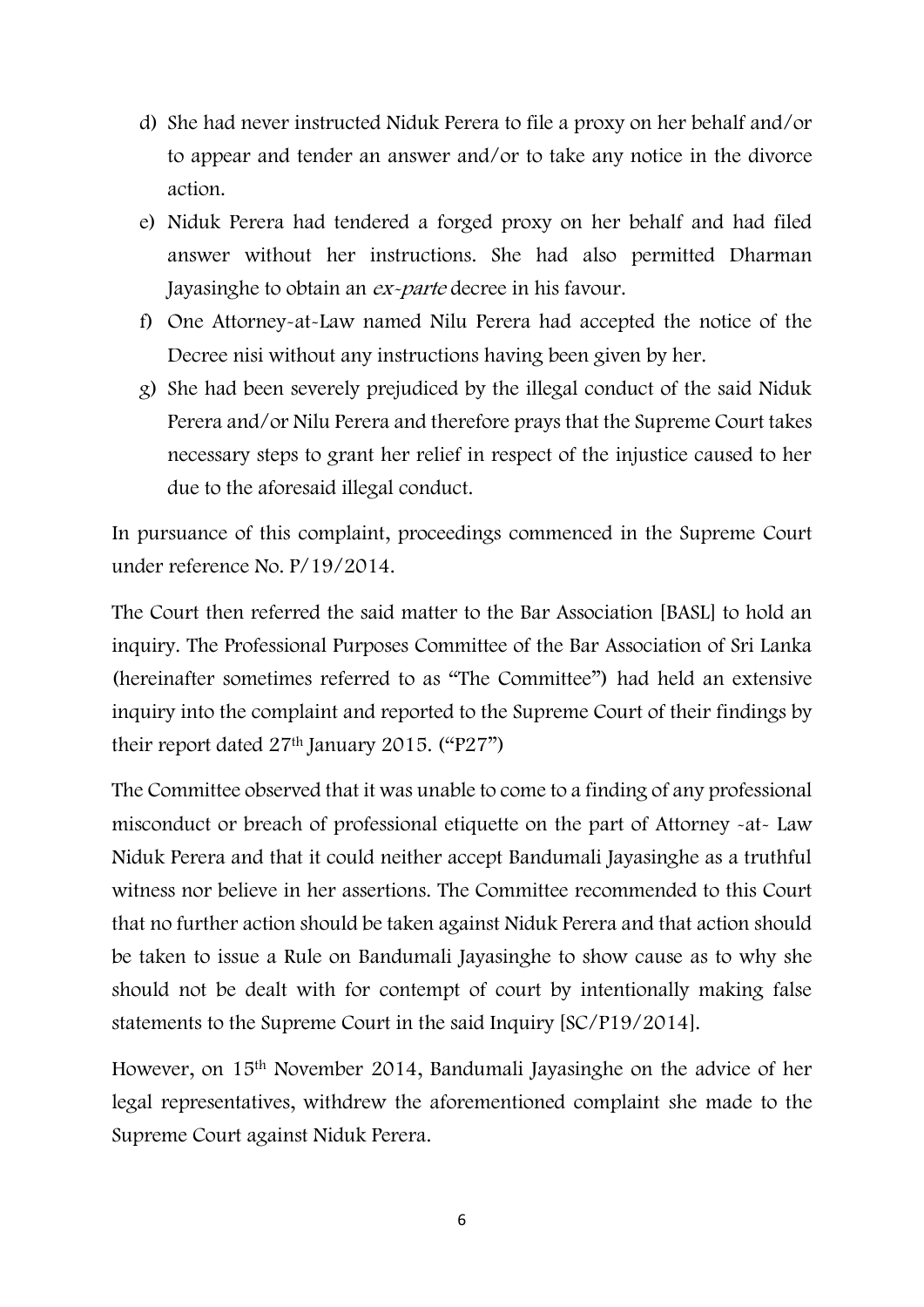Thereafter, by way of a Petition dated 2nd June 2016, the Petitioners in the instant case invoked the Contempt of Court jurisdiction of the Supreme Court praying that the Court be pleased to in the first instance issue a Rule on Bandumali Jayasinghe to show cause as to why she should not be punished or dealt with for contempt of court by intentionally and/or willfully making false statements to the Supreme Court.

Accordingly, a Rule was issued by this Court against Bandumali Jayasinghe on 26<sup>th</sup> July 2016 and the inquiry commenced.

Evidence led at the Contempt Proceedings No.03/16 at the Supreme Court

Niduk Perera was called as a witness on behalf of the Petitioners and was questioned before the Supreme Court on 22nd June 2018 and 24th July 2018.

On 22nd June 2018 she identified Bandumali Jayasinghe in court. (at page 11 of the Contempt proceedings dated 22nd June 2018).

She claimed that up to the 28th of May 2014, which was the day on which Bandumali Jayasinghe had claimed to have seen her for the very first time, she had in fact met Bandumali Jayasinghe on more than 10 occasions. She further argued that Bandumali Jayasinghe was lying in stating that she had never met her and had never instructed her to file a proxy in the divorce action.

On being questioned, Niduk Perera related the following facts;

She had first come to know Bandumali Jayasinghe in 2008 after having been recommended to Bandumali Jayasinghe by Varners Law Firm.

She received a telephone call from Bandumali Jayasinghe asking to be represented by her in the divorce action No.DDV/54/2008.

She had a consultation with Bandumali Jayasinghe at her office prior to summons being served and she had asked her to meet her again after the summons had been served.

On being informed by Bandumali Jayasinghe that she had received summons, she had told her to come and meet her with the summons and the other documents she had received with it.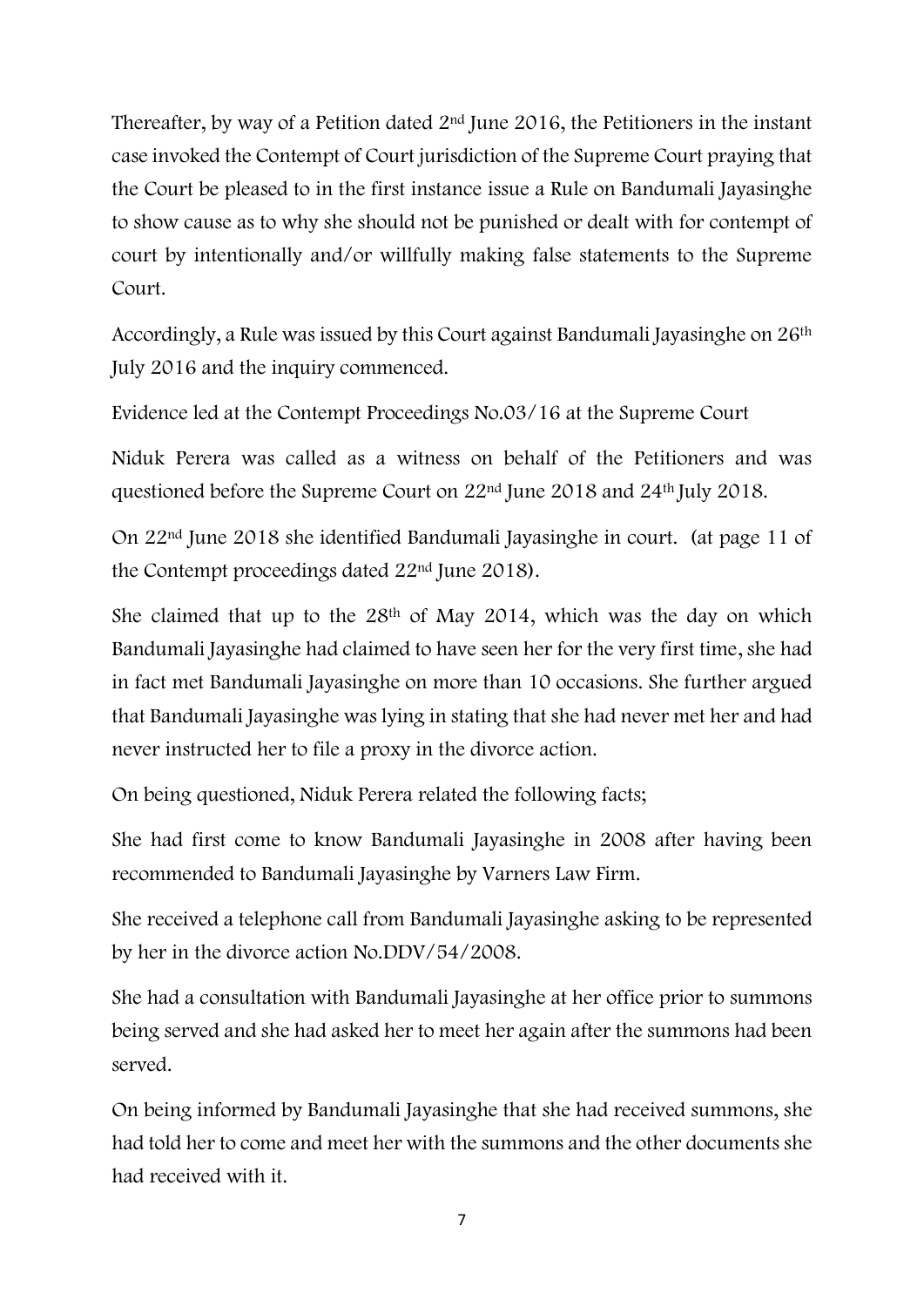She had gone through the summons and prepared a printed proxy which she got Bandumali Jayasinghe to sign and write her NIC Number.

She had compared the number written by Bandumali Jayasinghe with her National Identity Card and had made a correction as an extra digit [of the ID number] had been written by Bandumali.

She had told the trial court that Bandumali Jayasinghe was not contesting the divorce

She was told by Bandumali Jayasinghe that there was a written agreement between her and Dharman Jayasinghe prior to the divorce action under which they had agreed to divide their assets.

She stated that Bandumali Jayasinghe had in fact communicated with her through her mobile phone no 0773186901 and produced detailed call records reflecting large number of calls between the parties, from 14th March 2008 to October 2008. (Statements marked as P25, P26 and P27)

She stated that even after the conclusion of the divorce action Bandumali Jayasinghe had maintained a professional relationship with her.

This was evidenced by;

1.The Power of Attorney No.147, dated 13th December 2009, attested by Niduk Perera and executed by Bandumali Jayasinghe's son Ashan Jayasinghe of which Bandumali Jayasinghe was the first witness. The protocol copy of the Power of Attorney dated 13th December 2009 No.147 was produced before the Court as evidence.

(at page 15 of the proceedings of  $22<sup>nd</sup>$  June 2018 and proceedings dated  $24<sup>th</sup>$  July 2018)

2.Niduk Perera's services had been retained to draft a Trust Agreement in respect of a Trust that Bandumali Jayasinghe and her former husband Dharman Jayasinghe wanted to establish in the name of their deceased sons, Hiran and Ashan Jayasinghe.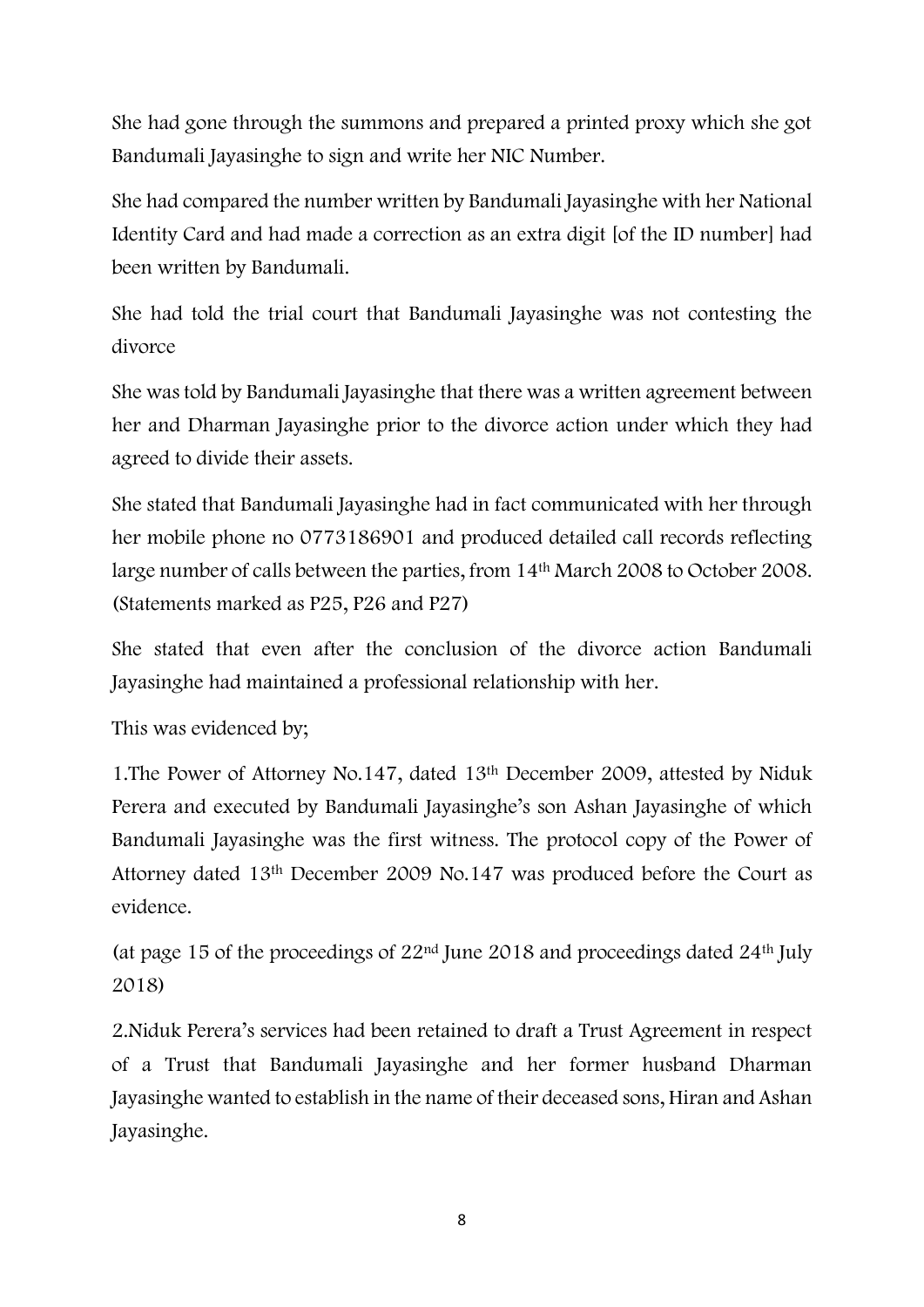(evidenced by a Letter dated 08th June 2014 from Mr. Nihal Jayewardene, PC whose advice was sought during the drafting of the Trust Agreement) marked as P34.

3.Emails had been sent by Bandumali Jayasinghe to Niduk Perera regarding the Trust matter (P36)

4. A 'friend request' sent to Niduk Perera by Bandumali Jayasinghe on the social media platform 'Facebook' to add her as a Friend. (The email notification of the friend request is marked as P35).

These instances clearly establish the fact that Bandumali Jayasinghe knew who Niduk Perera was and had a professional relationship with her even after the divorce had been finalized.

# Evidence given in SC Proceedings No. P/19/2014 with respect to Bandumali Jayasinghe's complaint against Niduk Perera.

After the complaint was filed by Bandumali Jayasinghe against Niduk Perera, the latter gave a detailed account of her professional relationship with Bandumali Jayasinghe by way of two affidavits, i.e. Observations to the Supreme Court dated 10th June 2014 (marked as "P20") and an affidavit tendered to the Inquiry Committee of the Bar Association of Sri Lanka dated 31st October 2014 (marked as "P23")

Although this material pertains to the issue of determining whether Niduk Perera was guilty of professional misconduct, it is pivotal in the present action for this court to determine whether Bandumali Jayasinghe's allegations are in fact true.

As was stated in Niduk Perera's two Affidavits;

She had first come to know Bandumali Jayasinghe in 2008 when Bandumali Jayasinghe had contacted her via phone and had asked her to represent her (Bandumali Jayasinghe) in the divorce action No. DDV/0054/08.

Then on or about 2nd April 2008, Bandumali Jayasinghe had come to meet her at her office and had instructed her on the said divorce action.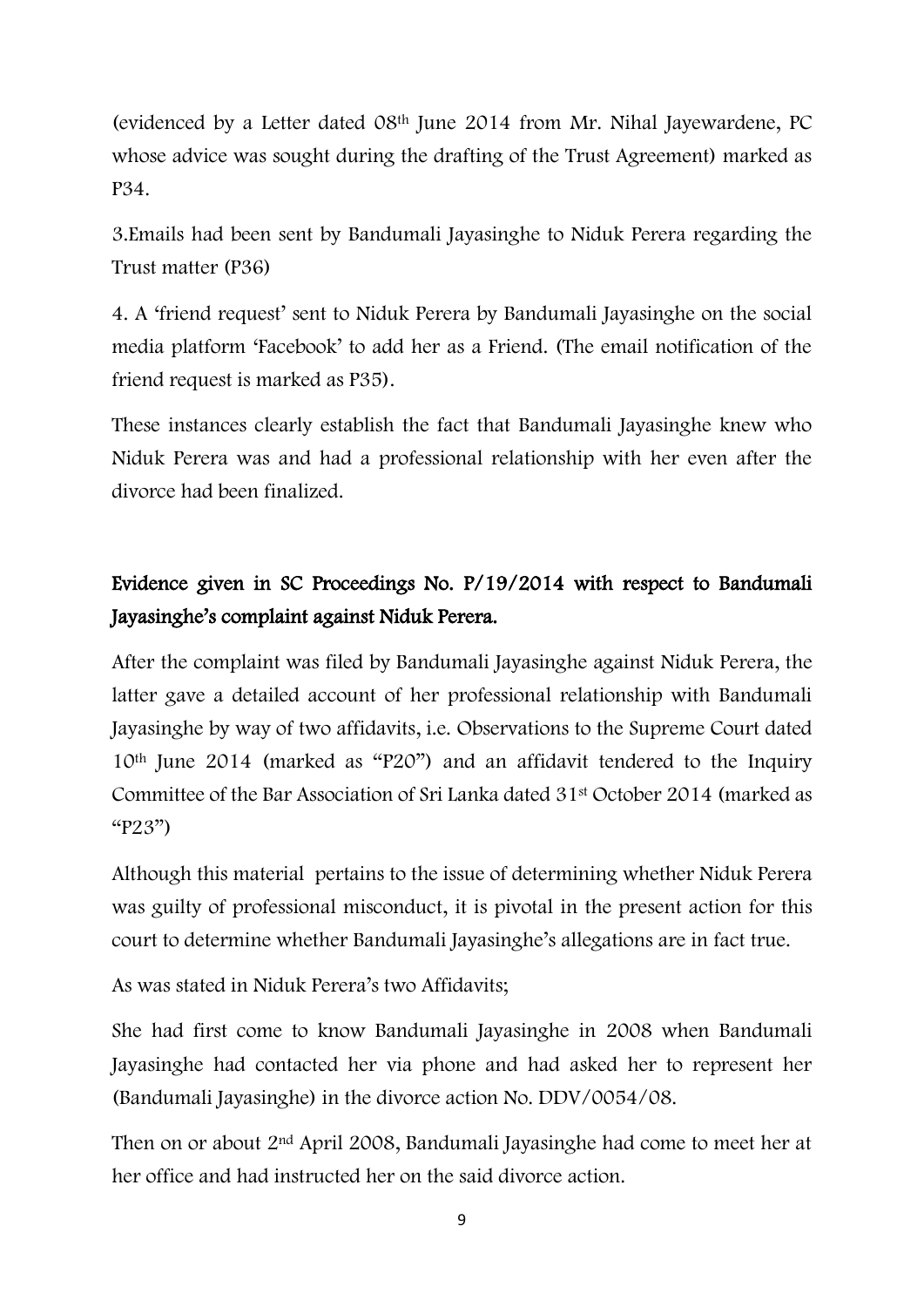She had been informed by Bandumali Jayasinghe that she and Dharman Jayasinghe had agreed to dissolve their marriage and had already negotiated and executed a divorce settlement, as to how the assets were to be divided between them. Bandumali Jayasinghe had also related that she received monies from Dharman Jayasinghe and that she had already executed certain deeds, acting in terms of the post-nuptial agreement. (vide Paragraph 5a of P20)

Regarding the divorce action, Bandumali Jayasinghe had instructed her that she would not be contesting the action and had asked for a speedy conclusion of the action without her having to participate in the legal proceedings. This was, according to her, the first professional duty, she had performed on behalf of Bandumali Jayasinghe in respect of this case. (vide page 10 of the proceedings dated 22nd June 2018)

Thereafter, Bandumali Jayasinghe had met her again at her office and had handed over the said summons and the Plaint which had been delivered along with the summons. (at paragraph 5c of P20).

She had then prepared a printed proxy and had obtained Bandumali Jayasinghe's signature and had got her to write down her National Identity Card number in her own handwriting. She had then checked the number by comparing it with the National Identity Card and having seen that Bandumali Jayasinghe had written an extra digit got her to delete the same. (Proxy is marked as 'P17'). The place where Bandumali Jayasinghe's signature appears is marked as P17 (a) and where the NIC number of Bandumali Jayasinghe appears is marked as P17 (b))

Niduk Perera maintained that she then drafted the Answer on Bandumali Jayasinghe's instructions denying the allegations contained in the Plaint and had made a plea of counter divorce as Bandumali Jayasinghe wanted to end the marriage as well. (*vide* paragraph 5(d) of P20)

When the case was called in the District Court of Colombo, she had appeared on behalf of Bandumali Jayasinghe and had filed her proxy as well as the Answer. (paragraph 5e P20)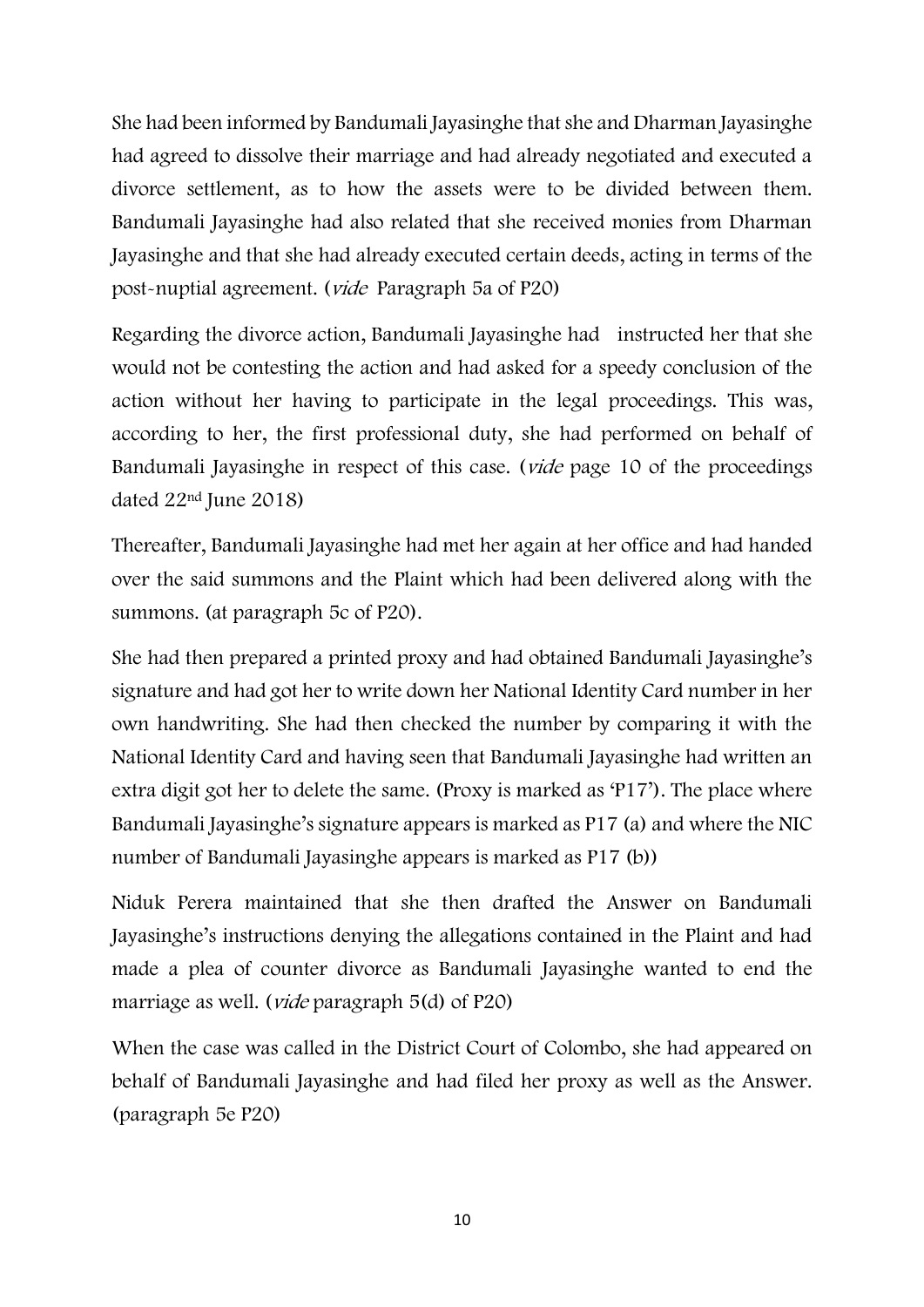Thereafter, she had sought further instructions from Bandumali Jayasinghe as to whether she wished to pursue a divorce in her favour or refrain from contesting her husband's action. (*vide* Paragraph 24 of P23). She claims that Bandumali Jayasinghe had instructed her that she did not wish to contest the case and wanted her to take the necessary steps to expedite the divorce.

On 28th May 2008 she had appeared on behalf of Bandumali Jayasinghe and had informed the court that she would not be contesting the action, after which the court fixed the case for trial on 3rd July 2008. (journal entry no. 3 at page 3 of annexure x1) (paragraph 25 of P23)

On 3rd July 2008, she had appeared in the District Court of Colombo on behalf of Bandumali Jayasinghe and the case was refixed for 29th August 2008 (Journal Entry No.4) (paragraph 27 of P23). However, after she had left, the case had been taken up again and an ex parte decree nisi had been entered in favour of Dharman Jayasinghe.

She had then informed Bandumali Jayasinghe about the ex parte proceedings. Bandumali Jayasinghe not having been too concerned, had insisted on having the action concluded as soon as possible as there was a sum of money that she was to receive once the case was over, in terms of a post-nuptial agreement between her and Dharman Jayasinghe. (Para 30 P23)

Sometime later Bandumali Jayasinghe had informed her that an officer of the court had visited her house in Dompe but had not been able to serve the Decree Nisi as she was then residing at Longden Place, Colombo 07. However, she had gone on to say that the Decree Nisi that had been sent to her under registered cover, had reached her.

Bandumali Jayasinghe had then specifically instructed her to appear in Court on the next date and to consent to conclude the divorce action which would assure her receiving the balance payment promised under the divorce agreements. (Para 31 P23)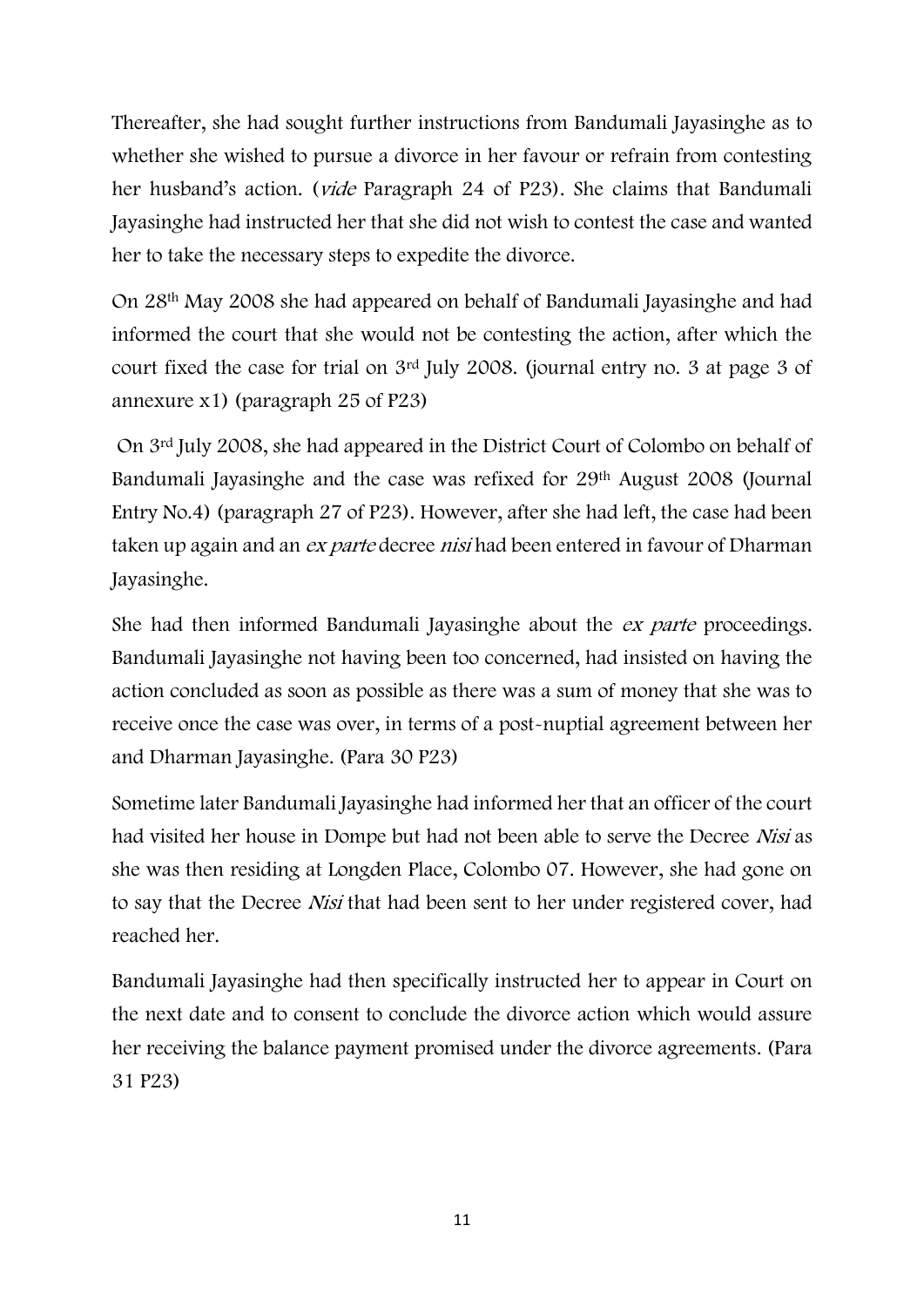Accordingly, she had appeared in court on 10<sup>th</sup> October 2008 and took notice of the decree nisi and thereafter the case had been re-fixed for 30th January 2009 to make the decree nisi absolute. (paragraph 32 of P23)

She had called Bandumali Jayasinghe the day before the decree nisi was to be made absolute to make sure she had not changed her mind (Paragraph32 p23) (detailed bill of outgoing calls from Niduk Perera to Bandumali Jayasinghe from 15<sup>th</sup> September 2008 to 14<sup>th</sup> October 2008 R47 (a) (b))

On 30th January 2009 she had appeared once again in court and the decree nisi had been made absolute. Certified copies of the decree *nisi* and decree absolute had been handed over to Bandumali Jayasinghe. (para 33 p23)

(Statements marked as P25, P26 and P27)

This evidence clearly and unequivocally demonstrates the client-lawyer relationship between these two individuals, and that Niduk Perera's services had been obtained by Bandumali Jayasinghe to appear on her behalf in the divorce action No. DDV/00054/08 and had appointed her as her attorney on record by duly signing the proxy.

## Bandumali Jayasinghe's evidence

The evidence given by Bandumali Jayasinghe in order to support the allegations she had made against Niduk Perera warrant an extensive examination in order to ascertain whether she did in fact attempt to mislead the Supreme Court and thereby interfere with the administration of justice, thereby committing the offence of Contempt of court.

Despite Bandumali Jayasinghe's contention in the written submission dated 21<sup>st</sup> August 2020 tendered on her behalf, regarding the powers of the Committee to conduct an inquiry, the Supreme Court will not delve into the matter of whether or not the Committee had the mandate to carry out an inquiry and make recommendations. The fact of the matter is that Bandumali Jayasinghe did attend the said inquiry and give evidence before it. Therefore, we see no reason why the Supreme Court, independent of the findings of the Committee, could not take into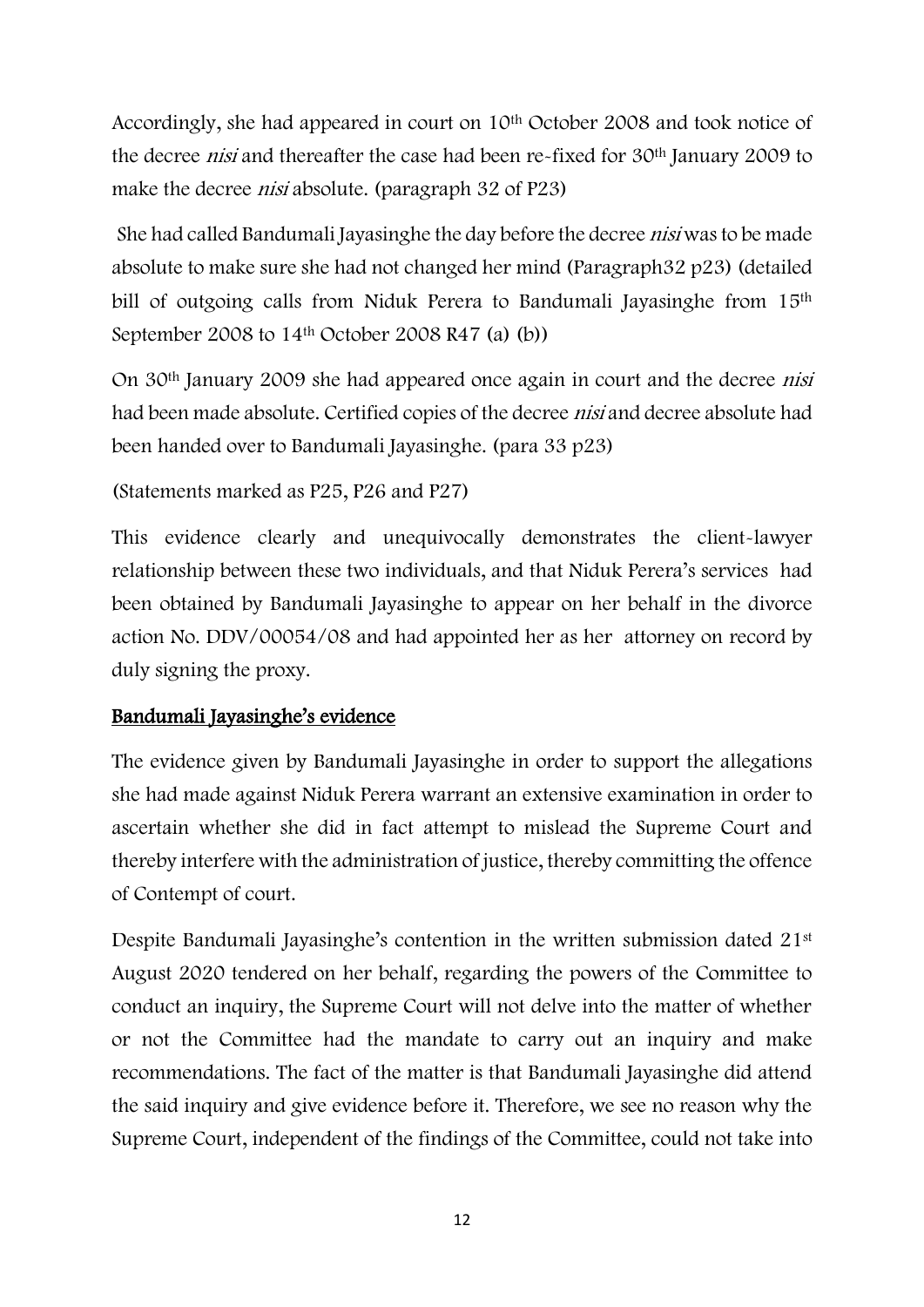account the aforesaid evidence in order to ascertain whether she came before the Supreme Court and made false representations.

The Court will therefore inquire into the contents of her complaint to the Supreme Court dated  $21^{st}$  January 2014, her Affidavit to the Supreme Court dated  $27^{th}$  June 2014 (marked as P21), as well as her Affidavit to the Inquiry Committee of the Bar Association of Sri Lanka dated 25th August 2014 (P22) and the proceedings of the BASL inquiry (marked as P24(a), P24 (b), P24(c), P24(d), P24(e), P24(f)). All of this evidence pertains to the proceedings relating to the complaint she had made against Niduk Perera, but nevertheless warrants examination in the present case, given the fact that the key issue is whether she made false representations to the Supreme Court and is therefore guilty of contempt of court.

# Evidence given by Bandumali Jayasinghe in support of her allegations.

# (i) That she had never met Niduk Perera and did not even know her by name.

One claim made by Bandumali Jayasinghe against Niduk Perera was that she had never met her and had never retained her services in the divorce action. (vide Paragraph 8 of the Complaint).

She reiterated this in her Affidavit to the Supreme Court ("P21") (para 4 and para 13) as well as in her Affidavit to the Professional Purposes Committee of the Bar Association of Sri Lanka (hereinafter sometimes referred to as "The Committee") (P21 at paragraph 43). Furthermore, when the Supreme Court confronted Bandumali Jayasinghe in open Court as to whether she had met Niduk Perera previously, she replied by saying that she had never seen her and that it was the first time that she was seeing her. (SC Proceedings of 28th May 2014). Even at the inquiry conducted by the Committee, on 30<sup>th</sup> August 2014 she claimed that it was at the Supreme Court that she had seen Niduk Perera for the first time. (Pages 4, 25-26)

However, on 6<sup>th</sup> September 2012 Bandumali Jayasinghe admitted to the Committee, under cross-examination, that she had met Niduk Perera or someone resembling her before on several occasions. (page 40)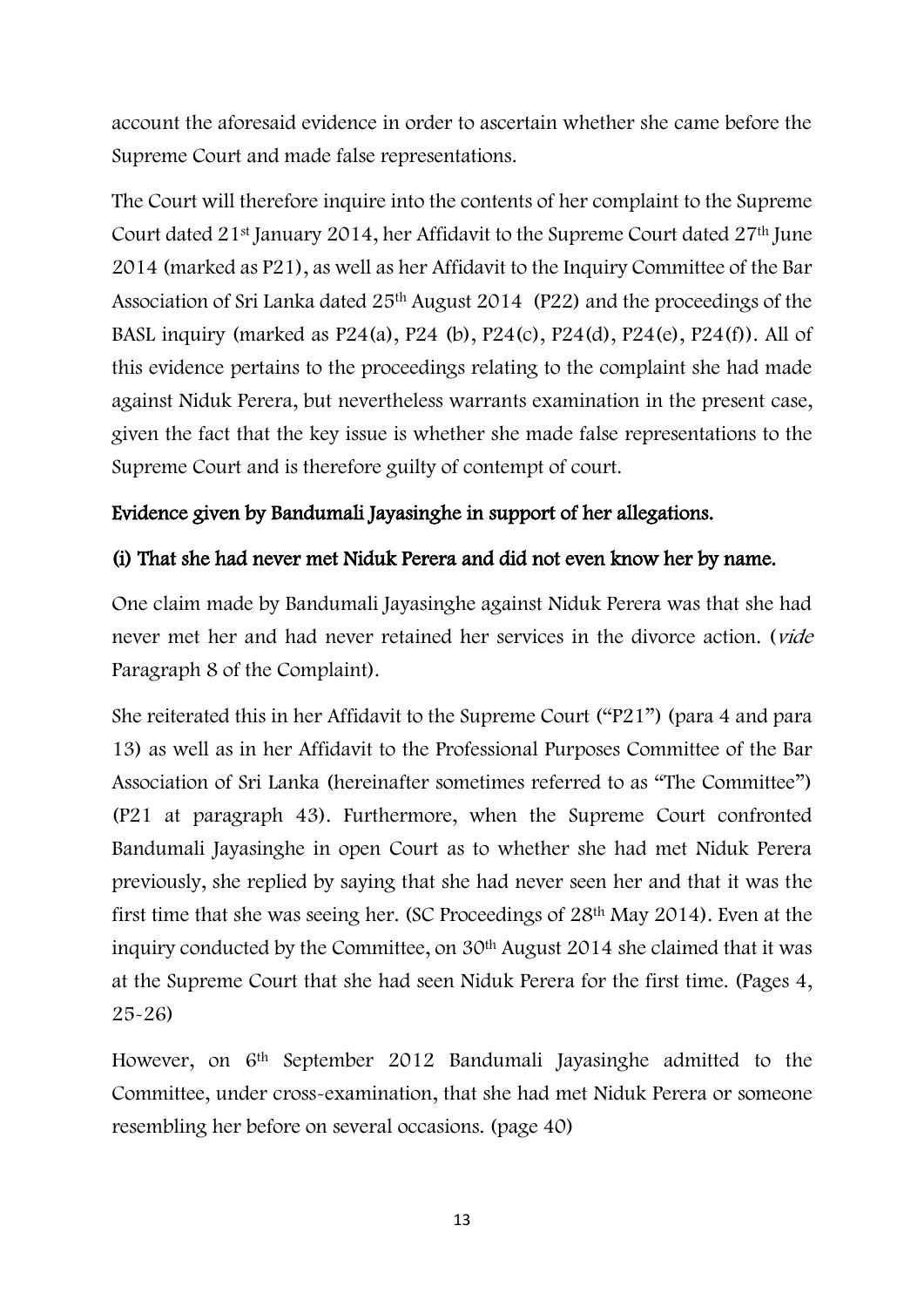# (ii) That Niduk Perera had tendered a forged proxy on her behalf in the said divorce action and had filed answer without her instructions.

The crux of Bandumali Jayasinghe's complaint is that, unbeknown to her, Niduk Perera had acted and appeared on her behalf in the divorce action bearing No. DDV/00054/2008. She claimed that Niduk Perera had tendered a forged proxy and an answer without having received any instructions from her to do so.

She has reaffirmed this allegation in her Affidavit to the Supreme Court (P21) (vide Paragraph 19) and in her Affidavit to the Committee (P22) (*vide* paragraph 40).

However, during the inquiry, she not only admitted to signing the proxy (proceedings dated 31.08.2014 at page 31), but it was also discovered that the photocopies of a certified copy of the proxy that had been tendered by her as evidence to the Supreme Court had been tampered with (proceedings dated 6<sup>th</sup> September 2014). Bandumali Jayasinghe could not vouch for the genuineness of the document she produced as the proxy and did not answer when asked whether she could swear that it hadn't been tampered with. (proceedings of 30th August 2014 page 28)

# (iii) That she never received any notice, summons and/or any decree in the said divorce action.

In Bandumali Jayasinghe's affidavit to the Supreme Court (P21), she affirmed that she did not receive summons and that although the signature placed on the "precept to fiscal to serve" appears to be hers it was in fact not hers. (vide paragraph 7)

She has reiterated this assertion in her Affidavit to the Committee (P22). (Paragraph 41-42)

However, under cross-examinationon13th September 2014, she has admitted that she did receive the summons, had signed it and did not take it seriously. (at page 27). This is further established by Journal Entry No.2 of the Case record of DDV-00054-08 which states that summons had been personally served on Bandumali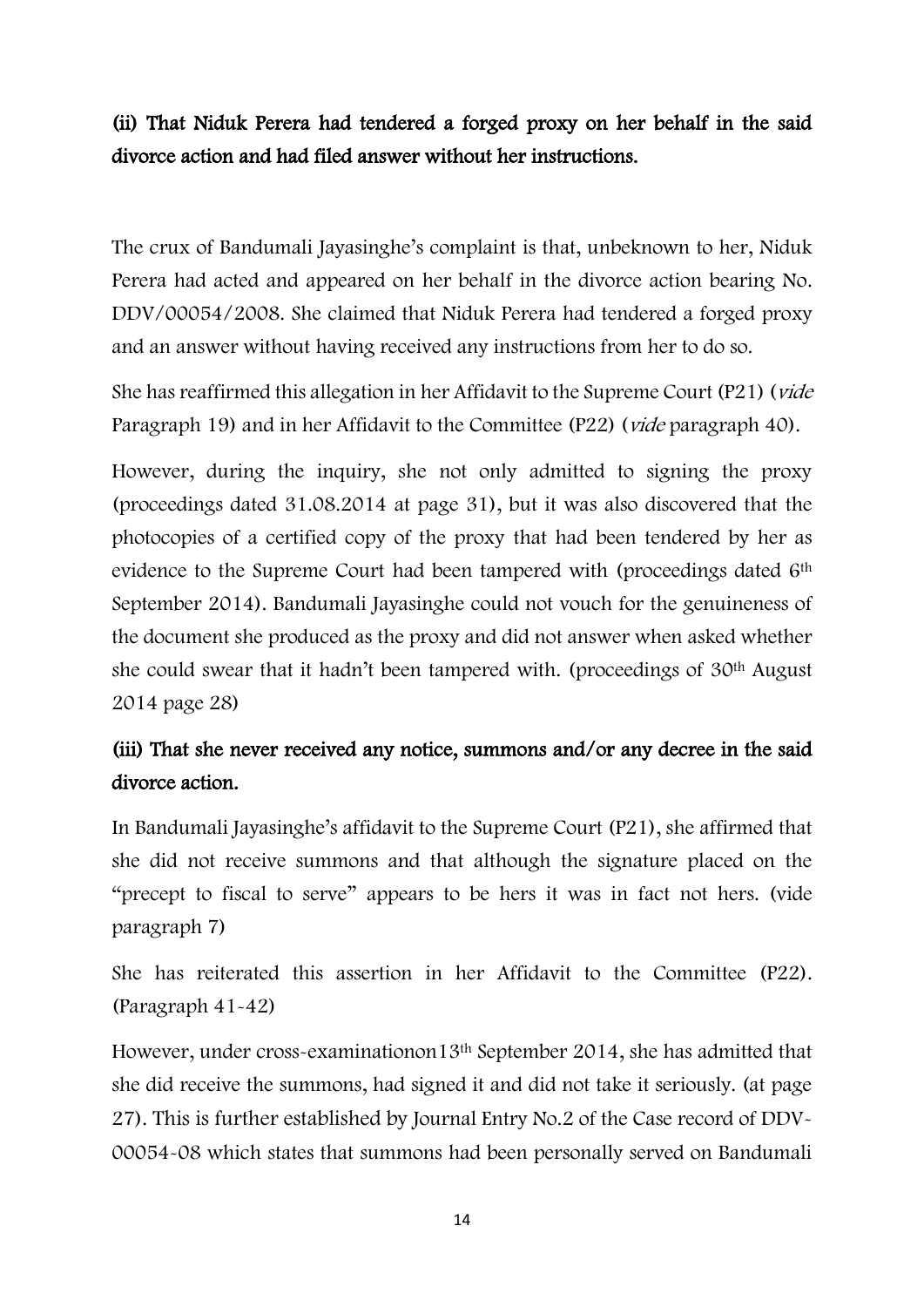Jayasinghe by the Fiscal on 2nd May 2008, as well as by the Fiscal's affidavit dated 2nd May 2008.

in June 2012, Bandumali Jayasinghe instituted a testamentary case No. DTS-00134-12 in respect of the estate of the deceased Ashan Jayasinghe in the District Court of Colombo. During the course of the testamentary proceedings, Bandumali Jayasinghe's lawyers had submitted the decree absolute of her divorce from Dharman Jayasinghe by way of a motion on 27th June 2012. She has denied all knowledge of that motion. (page 20 of the proceedings dated 13th September 2014)

The contradictory position taken by Bandumali Jayasinghe on material points, is a clear indication of the fact that she had not been truthful, that her version lacks credibility and that she has wantonly misrepresented facts to the Supreme Court

## (iv) That she had no knowledge of the Divorce case

All of her allegations against Niduk Perera are fundamentally based not only on her assertion that she did not grant a proxy to her, but also on her claim that she knew nothing about the divorce action instituted by her husband Dharman Jayasinghe.

Her assertion that she had no knowledge of the fact that the divorce action No. DDV/00054/2008 was filed by Dharman Jayasinghe and that she only found out about it when the testamentary action bearing No. DTA 15/2012 was filed by Kim Hee Jung with regard to his estate, has been restated in her Affidavit to the Supreme Court (at paragraph 4 of P21) as well as in her Affidavit to the Committee (at paragraphs 29 read with 31 -33 of P22).

Despite her claim that she was unaware of the divorce proceedings against her, there is ample circumstantial evidence which points to the fact that she was aware of the divorce action;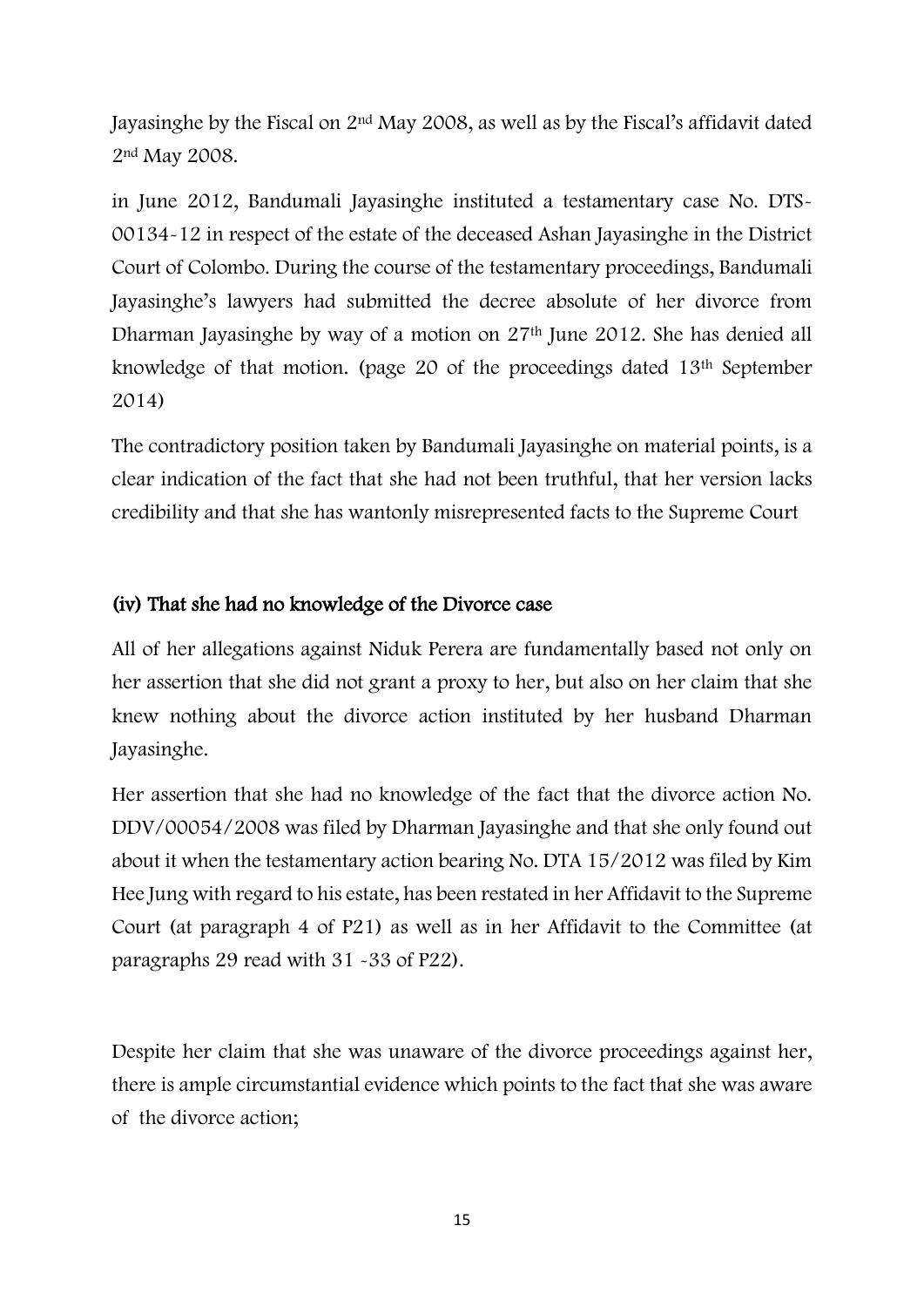On 26th November 2007, Dharman Jayasinghe and Bandumali Jayasinghe had entered into a Non-Notarial Agreement (marked as "P4"). It had been described as a mutually created settlement to divorce/ collaborative divorce agreement.

For the same purpose of dissolving their marriage amicably they had entered into a second agreement in the style of a post-nuptial agreement, dated 28th December 2007 (marked as "P6").

In pursuance of the aforesaid agreements Bandumali Jayasinghe had;

- Gifted the premises No. 40/19, Longden Place premises to Dharman Jayasinghe by Deed No. 3924 dated 28th December 2007. (P7)
- Gifted a land called "Alubogahakumbura" by Deed No. 3932 dated 2<sup>nd</sup> January 2008 to Ashan Jayasinghe. (P8)
- Gifted a land along with Dharman Jaysinghe, called "Mahabim Mukalana" by Deed No. 3925 dated 28th December 2007 to Ashan Jayasinghe. (P9)
- Accepted Rs. 12.5 million as the first instalment of the Rs. 25 million agreed upon by the parties with a specific condition that the remaining balance of Rs. 12.5 million shall only be paid when the decree *nisi* is made absolute. (Clause 4 of P6)
- Resigned as a Director of Dinu Construction (Pvt) Ltd (Letter of Resignation dated 4th December 2007 marked as 'P5 (a)'), a company which was incorporated in 1987 by Dharman Jayasinghe with co-ownership and codirectorship with Bandumali Jayasinghe and another

The only explanation she could give to the Committee for signing the aforementioned agreements was that she was not aware of the nature and significance of those documents and that she signed whatever documents Dharman Jayasinghe wanted her to, in order to obtain money for the education of her son, Ashan Jayasinghe.

From the foregoing, the irresistible conclusion one can draw is that Bandumali Jayasinghe had 'lied' to the Supreme Court with the objective of persuading the court to take action against Niduk Perera, based on those lies.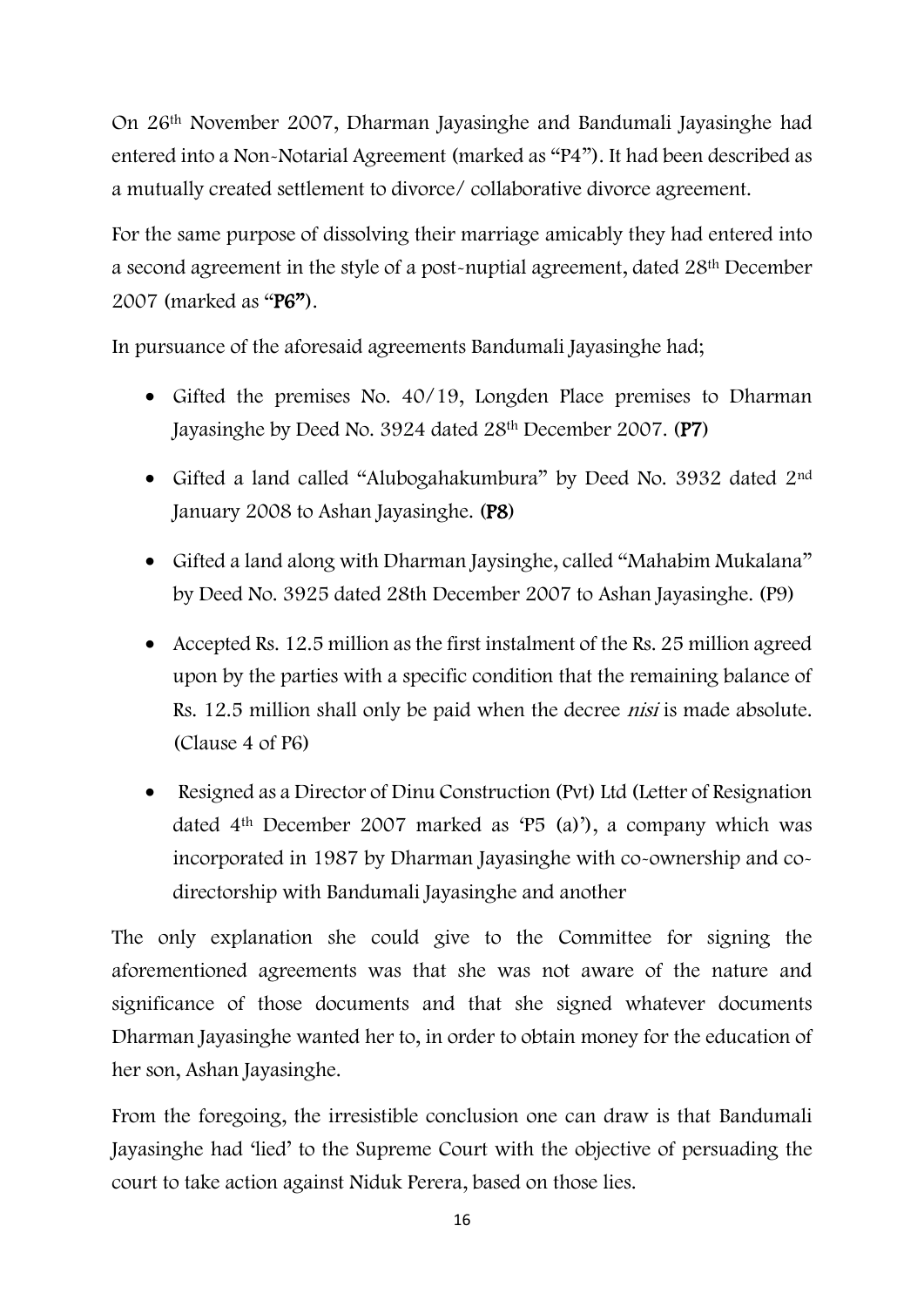Following the death of her younger son Ashan Jayasinghe, Bandumali Jayasinghe in her statement to the Cinnamon Gardens Police Station on 29th January 2011 had specifically stated that, according to her late son, he had not been pleased with the food prepared by the 'Korean Lady' who was the wife of his father (Dharman Jayasinghe) and that his father had once warned Ahsan Jayasinghe that the Korean Lady was not a servant but his lawful wife. However, in her Affidavit to the Supreme Court dated 27th June 2014, while admitting that she did make a statement to the Cinnamon Gardens Police Station on 29th January 2011 with regard to the death of her son, she has claimed that she was unaware that her husband had divorced her, which certainly was not the truth.

Later, in June 2012, Bandumali Jayasinghe instituted a testamentary case No. DTS-00134-12 in respect of the estate of the deceased Ashan Jayasinghe in the District Court of Colombo. In the caption in the said testamentary action she was named as "Don Bandumali Welikala" and not as "Don Bandumali Jayasinghe", "Welikala" being her maiden name. She had also claimed ½ of Ashan Jayasinghe's estate, when she could have claimed <sup>3</sup>/4 of it if her marriage to Dharman Jayasinghe still subsisted. She did not, however, provide a reasonable explanation for her abovementioned course of conduct.

Furthermore, as mentioned earlier, on 27th June 2012 her lawyers had by way of motion submitted the decree absolute of her divorce from Dharman Jayasinghe, of which she denied all knowledge. (page 20 of the proceedings dated 13<sup>th</sup> September 2014)

Four months after the death of Dharman Jayasinghe, the Condominium Unit belonging to the late Ashan Jayasinghe was leased out to Colombo International Container Terminals Limited by Bandumali Jayasinghe and Kim Hee Jung who acted as joint-lessors and owners of the said property. In the lease agreements Bandumali Jayasinghe's status was described as 'divorced' and Kim's was described as the wife of Dharman Jayasinghe. (Lease Agreement No. 3284 dated 4th July 2012 and Lease Agreement No. 3541 dated 18th June 2013 both dates anterior to the complaint made against Niduk Perera by Bandumali Jayasinghe)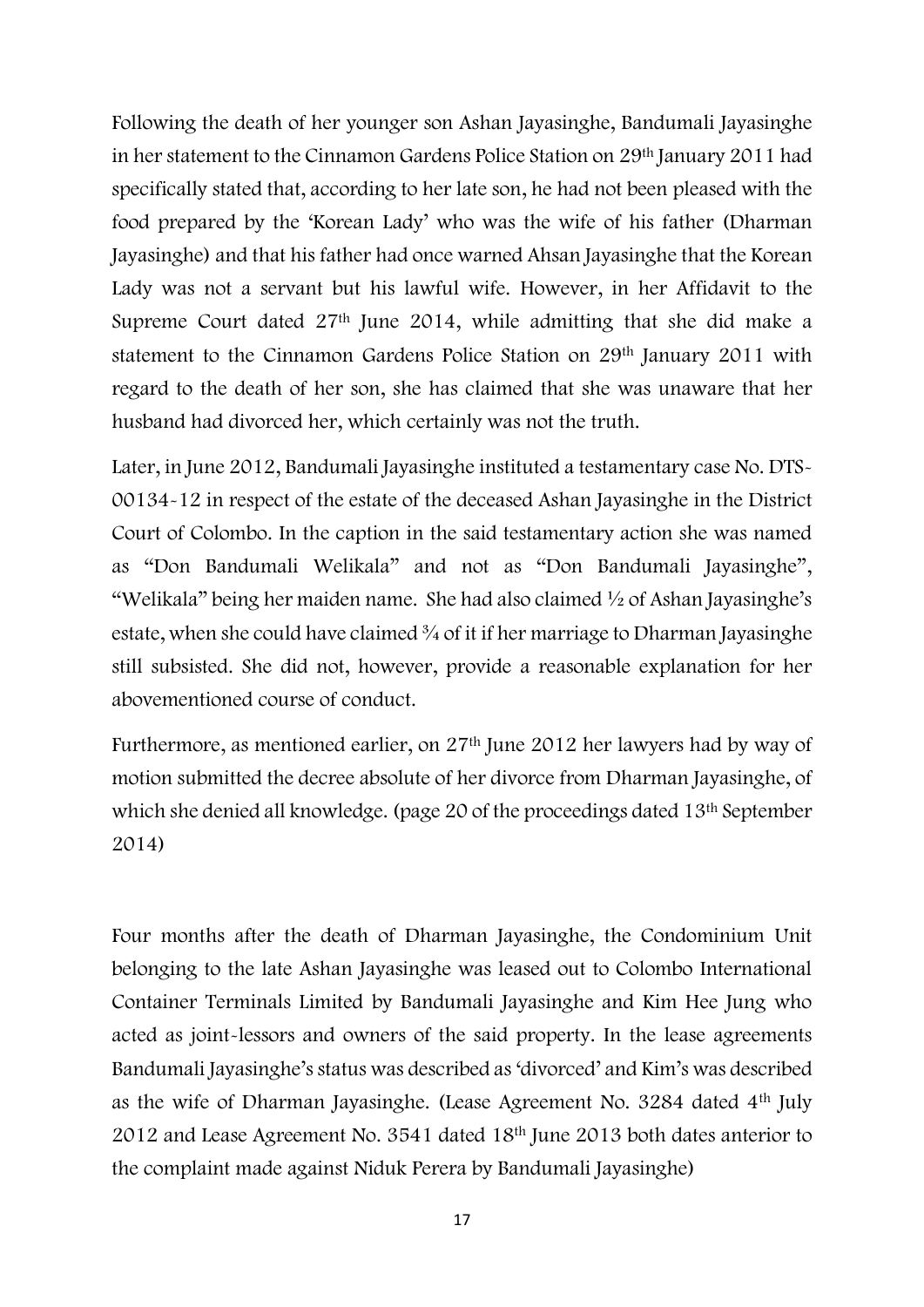At the inquiry conducted by the Committee, Bandumali Jayasinghe admitted to signing the said lease agreements (at page 18 of the proceedings dated 3rd August 2014 and at page 13 of the proceedings dated 6th September 2014) however she insisted that in addition to her it was the mother of Dharman Jayasinghe, Soma Rupali Jayasinghe (the 2nd Petitioner in the instant case), who had signed and that Kim Hee Jung had not been present. On the perusal of the agreements, it is clear that Soma Rupali Jayasinghe had signed only as a witness and that the power of attorney holder of Kim Hee Jung had signed on her behalf as a joint lessor.

Kim Hee Jung could not have been a joint lessor if she did not inherit Ashan Jayasinghe's property through Dharman Jayasinghe. And she could only inherit from Dharman Jayasinghe if she was his wife.

In addition to all of this evidence, Bandumali Jayasinghe failed to give an adequate explanation for the telephone calls and email messages between her and Niduk Perera. When examining the supplementary evidence pertaining to her knowledge of the said divorce action it is evident that Bandumali Jayasinghe has not been honest in her representations.

The inference that can be drawn from the above is that Bandumali Jayasinghe having full knowledge of her dealings with Niduk Perera has made false representations to the Supreme Court by way of an affidavit, the contents of which for all intents and purposes ought to be treated as evidence.

The Attorneys-at-Law appearing on behalf of Bandumali Jayasinghe in the present action have stated that they do not wish to challenge the fact that the allegations made against Niduk Perera are untrue. Their only contention is that the statements made do not amount to contempt of court. (written Submissions on behalf of the Respondent in Contempt No.03/16 dated 21st August 2020)

Thus, at this point this court needs to consider whether the Respondent Bandumali Jayasinghe's conduct, namely placing 'false evidence' before the Supreme Court, amounts to contempt of court.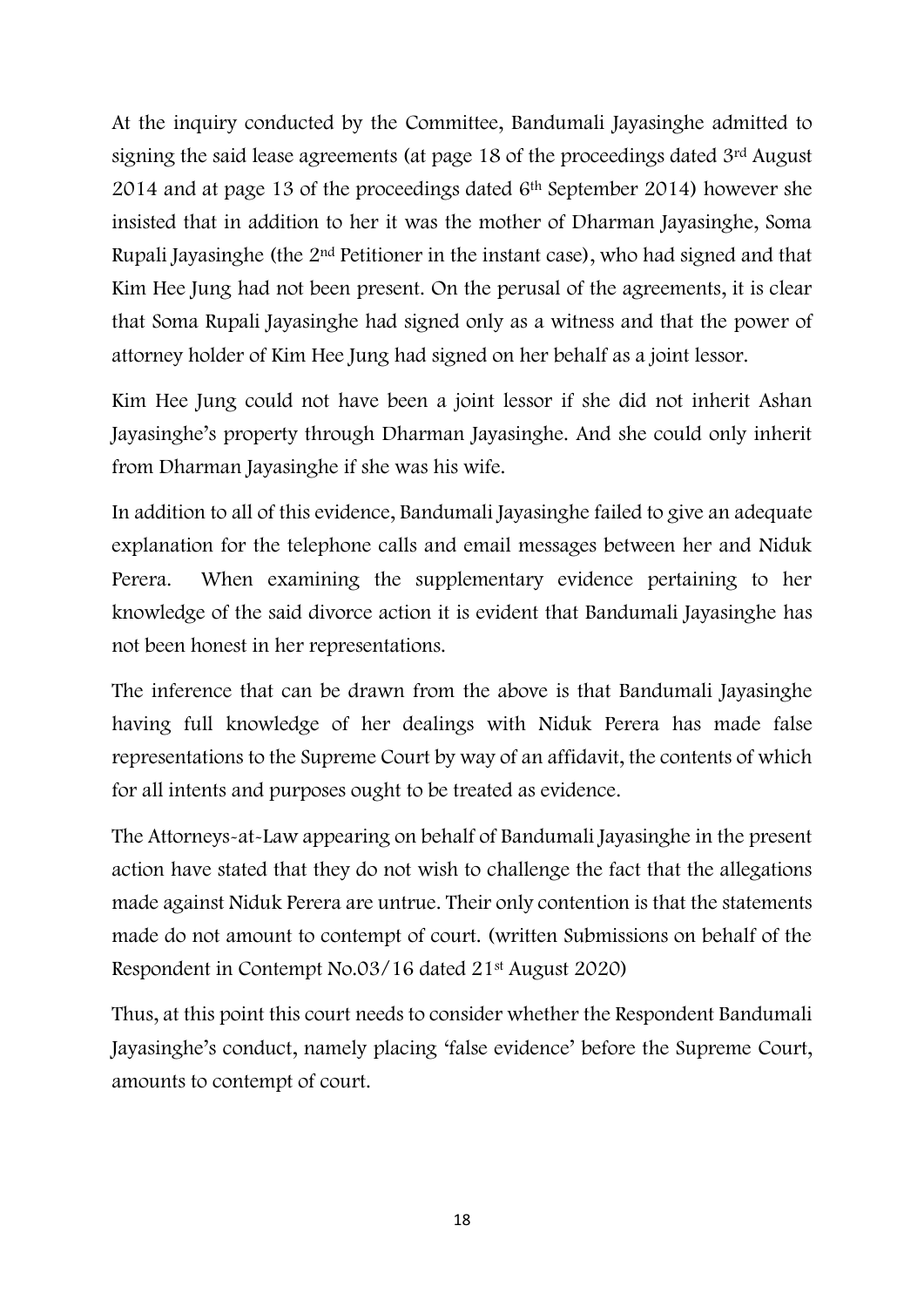## Contempt of Court

Contempt of court is a multifaceted offence, for which it is difficult to lay down a precise definition. In English Common Law, contempt of court is an act or omission calculated to interfere with the due administration of justice.

Lord Radcliffe in the case of Reginald Perera v. The King stated;

"There must be involved some act done or writing published calculated to bring a Court or a Judge of the Court into contempt or to lower his authority or something calculated to obstruct or interfere- with the due course of justice or the lawfulprocess of the Courts."

According to Lord Cross of Chelsea, "Contempt of court means an interference with the administration of justice...." Attorney-General v. Times Newspapers (1973) 2 All ER 54,]

In Attorney-General v. Leveller Magazine Ltd., [1979] AC 440 at page 449, Lord Diplock defined the offence as follows,

"Although criminal contempt of court may take a variety of forms, they all share a common characteristic: they involve an interference with the due administration of justice, either in a particular case or more generally as a continuing process. It is justice itself that is flouted by contempt of court, not the individual court or judge who is attempting to administer it."

In Attorney-General v. Newspaper Publishing PLC [1988] Ch.333, 368; it was held that, "The law of contempt is based on the broadest principles, namely that the courts cannot and will not permit interference with the due administration of justice. Its application is universal." [per Sir john Donaldson MR]

If the people are to be governed by the rule of law, the judicature administering it should not only be credible, but should also command the confidence of the public; without which it loses its ability to perform its functions. The court is required to adjudicate on the rights of litigants based on the material placed before it in the form of evidence. Since the court necessarily has to rely on such evidence, the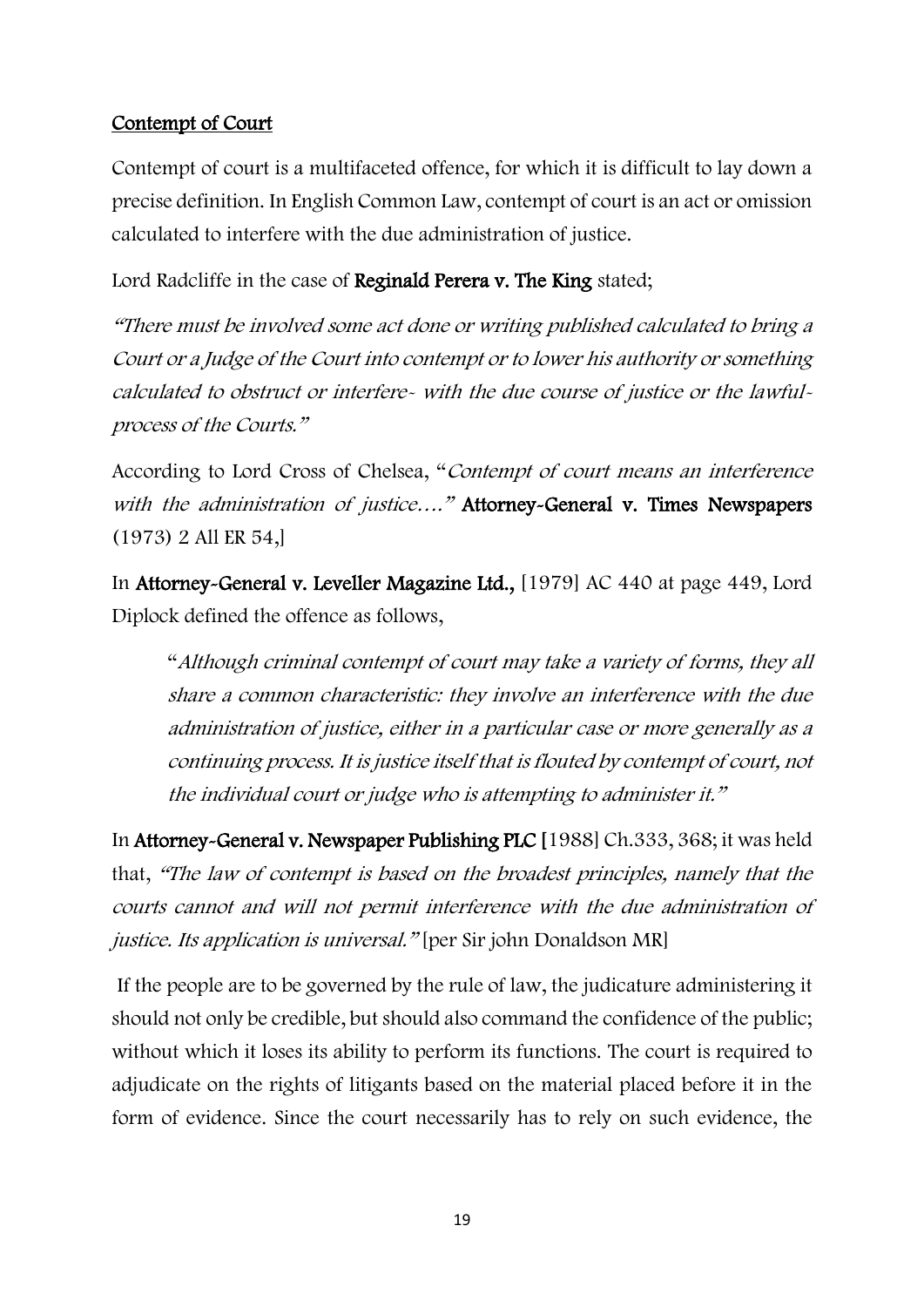reception of accurate and credible evidence has a significant bearing on the court arriving at correct decisions.

One of the main reasons, in my view, for almost all jurisdictions world over to visit instances of giving false evidence with penal sanctions is to ensure the due administration of justice; for failure on the part of the court to do so would impact on the credibility of the court and thereby lower the reputation of the court as an impartial adjudicator of disputes.

Commenting on the principles of the offence of 'Giving false evidence' under Section 191 of the Indian Penal Code, Dr. Sri Hari Singh Gour says "The giving of false evidence is thus the practicing of fraud upon the court by making it believe as true that which the deponent does not believe to be true.. As such the offence belongs the genus of offences concerned with due discharge of their duties by public servants. The offence is thus a contempt of court..." [Gour's Penal Law of India 11th Edition Vol 2-page 1724]

Giving false evidence has received statutory recognition as 'contempt of court' in the form of Section 449 of the Code of Criminal Procedure Act No.15 of 1979. hereinafter the CPC<sub>l</sub> Section 449 of the CPC reads thus:

449 (1); "If any person giving evidence on an subject in open court in any judicial proceeding under this Code gives, in the opinion of the court before which the judicial proceeding is held, false evidence within the meaning of section 188 of the Penal Code, it shall be lawful for the court, if such court be the Supreme Court or Court of Appeal or High Court, summarily to sentence such witness as for a contempt of the court to imprisonment either simple or rigorous for any period not exceeding two years or to fine such witness in any sum not exceeding one thousand rupees; or……."

Although Section 449 of the CPC has no application to the instant situation the point, I wish to make is that, giving or presenting false evidence could be treated as an instance of 'contempt of court'.

In the instant case the Respondent had clearly, by misrepresenting facts which were false or she knew to be false had made use of such facts in her attempt to obtain from the court the order, she desired.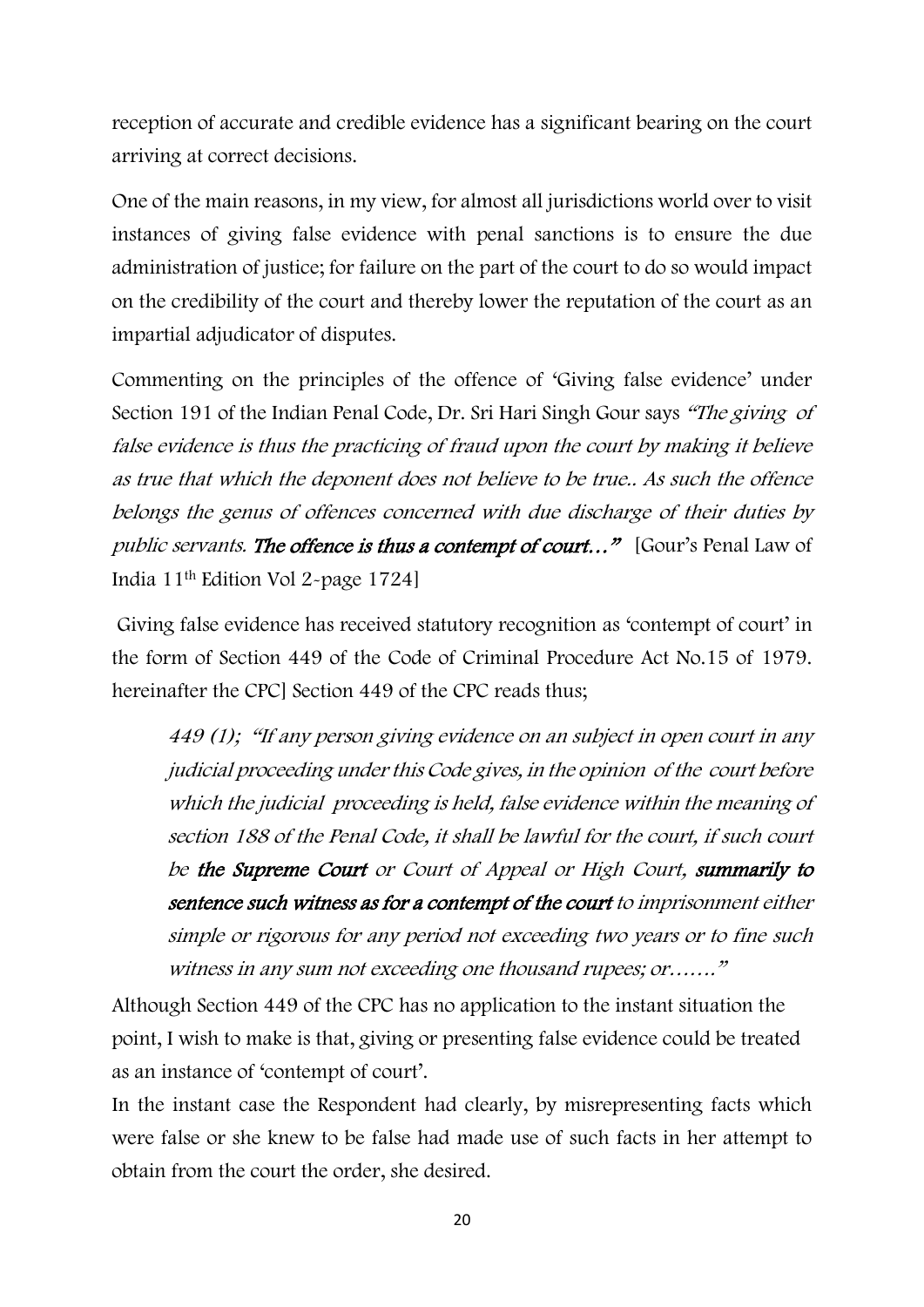### Powers of the Supreme Court to deal with instances of contempt.

The Constitution vests the Superior Courts *inter alia*, with the power to punish for contempt of court. The power of the Supreme Court to do so is contained in Article 105 (3) of the Constitution which reads as follows:

## Article 105 (3)

"The Supreme Court of the Republic of Sri Lanka and the Court of Appeal of the Republic of Sri Lanka shall each be a superior court of record and shall have all the powers of such court, including the power to punish for contempt of itself, whether committed in the court itself or elsewhere, with imprisonment or fine or both as the court may deem fit. The power of the Court of Appeal shall include the power to punish for contempt of any other court, tribunal or institution referred to in paragraph 1 (c) of this Article, whether committed in the presence of such court or elsewhere."

In the Matter of D.M.S.B. Dissanayake S.C. Rule, 1/2004, S.C. Minutes of 7<sup>th</sup> December 2004 (unreported) S. N. Silva C.J. emphasized that

"…. this Court, as the highest and final superior court of the Republic, forms part of the administration of justice and necessarily attracts the power to take cognizance of and punish offences of contempt."

Hence the jurisdiction to punish as contempt, any act of interference with the administration of justice is vested with the Supreme Court as a Superior Court of Record. It is part of the inherent jurisdiction of the Supreme Court and an essential adjunct for safeguarding the rule of rule of law.

## Making false representations to the Supreme Court

Judges do not have personal knowledge of the cases brought before them and in fact, they are not supposed to have such personal knowledge. Therefore, to mete out justice Judges must depend on documents and the testimonies of individuals that are submitted to the court. As such, if a document or testimony is false, then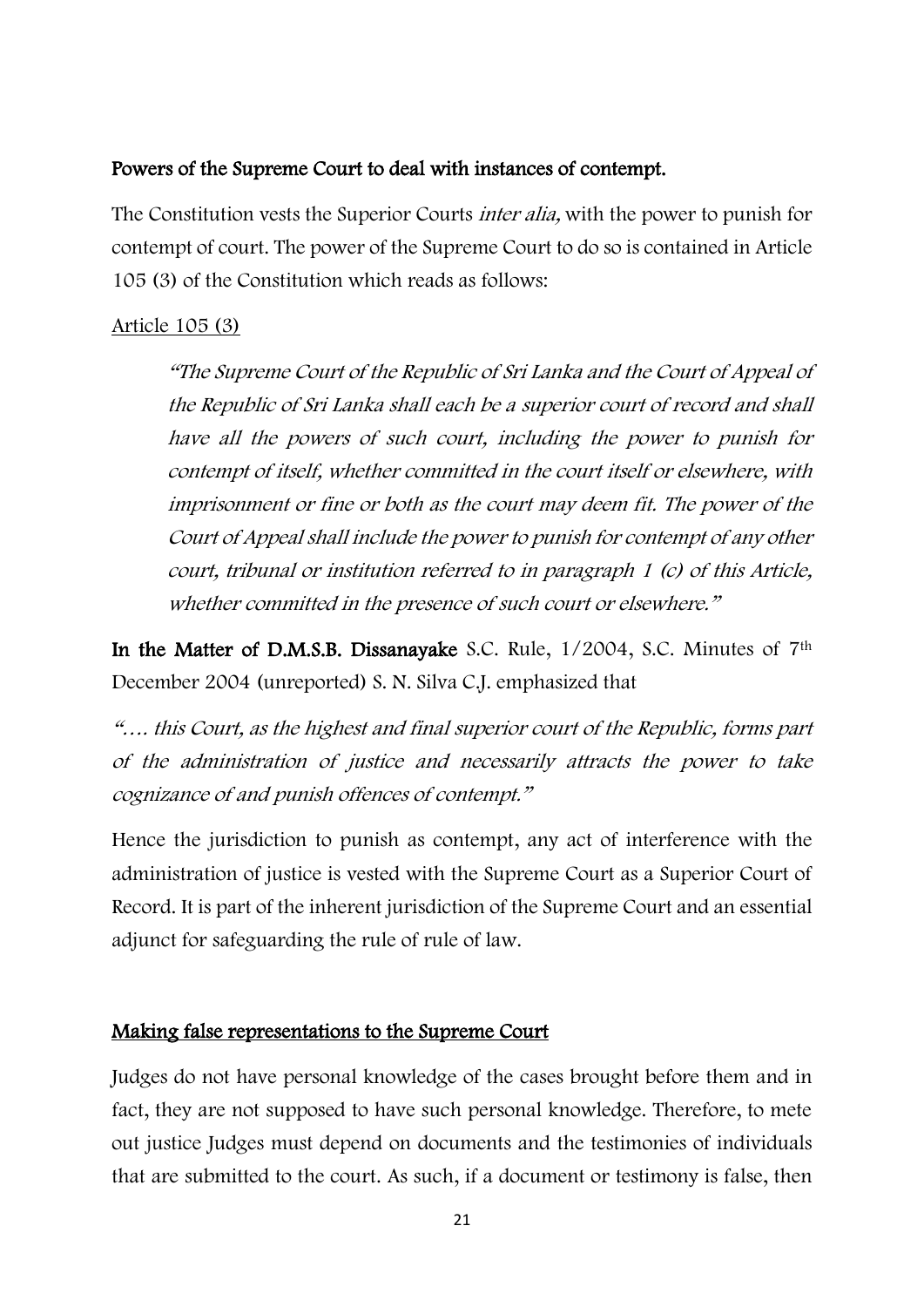there is every likelihood of injustice resulting due to the falsity of the material before the court.

The plea made by the Petitioners in this action is that Bandumali Jayasinghe has made a series of false statements to mislead the Supreme Court and has thereby committed the offence of Contempt of Court punishable under Article 105 (3) of the Constitution.

The three essential elements required to establish that an individual has given false evidence can be identified as,

1.The legal obligation to state the truth. (arising out of the binding nature of an oath, an express provision of law to state the truth, or a formal declaration required to be made by law.)

- 2. The making of a false statement.
- 3. The belief in its falsity.

In the instant case, there are numerous instances that establish without doubt, that Bandumali Jayasinghe has suppressed facts and has given statements which she knew or had reason to believe to be untrue. For instance, she vehemently denied retaining or having ever seen Niduk Perera, but evidence suggests otherwise; she affirmed to this Court that she never received summons, but on being crossexamined she admitted that she did; she complained that Niduk Perera had tendered a forged proxy, but she later admitted that she did in fact sign the proxy; she claimed to know nothing about Dharman Jayasinghe divorcing her and going on to marry Kim Hee Jung, but all evidence supports the assumption that she did know.

The irresistible inference that can be drawn is that Bandumali Jayasinghe has deliberately presented an account which is demonstrably false, with a view to mislead and deceive the court to achieve her personal objectives.

When a person misleads the Supreme Court or for that matter any court, it amounts to interference with the due course of justice by attempting to obstruct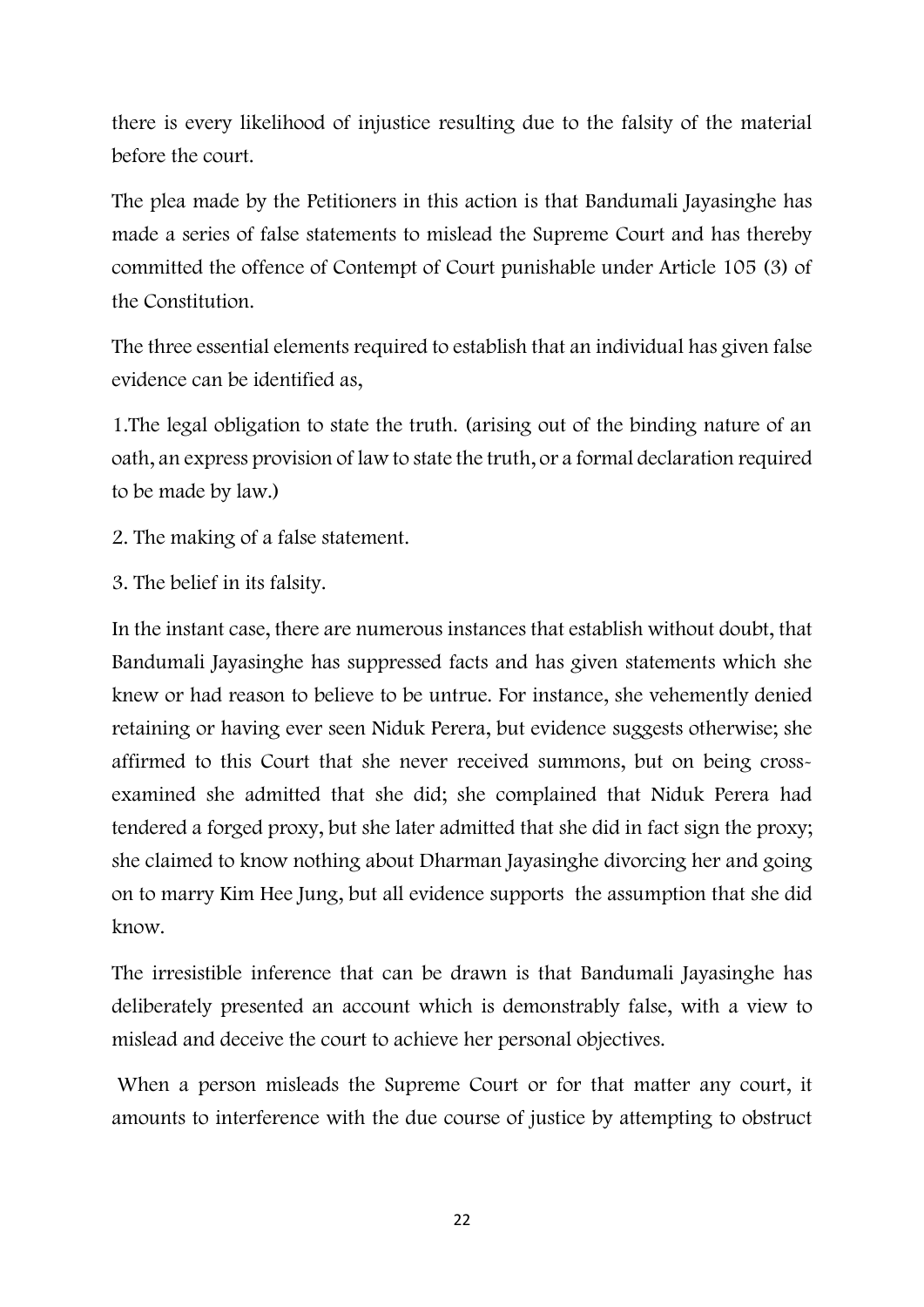the Court from reaching a correct conclusion. (The Secretary, Hailakandi Bar Association v. State of Assam, A.I.R. 1996 S.C. 1925 at pp. 1930,1931).

Therefore, making false representations to the Supreme Court knowing them to be false, giving evidence knowing it to be false- and thereby attempting to mislead the Court amounts to Contempt of Court as it is a direct interference with the administration of justice.

Despite the fact that Bandumali Jayasinghe was given the opportunity to establish the veracity of her account, she has failed to do so. The submissions made by her in support of her allegations against Niduk Perera are laden with contradictions, inaccuracies and falsehood.

Her assertion that the allegations made by her were not made with the intention of influencing the court as to the final outcome of the case, but were made in order to establish the charge against Niduk Perera is not an acceptable justification for her actions. (A *video* written submissions of Bandumali Jayasinghe to the Supreme Court dated 21st August 2020). It is clear that her conduct created a real risk to the due administration of justice and was therefore a "calculated conduct". (Attorney General v. Times Newspapers (1974) AC 273)

Furthermore, the allegations levelled against Niduk Perera which included the filing of a forged proxy, appearing and filing answer for a party without receiving instructions, and allowing the action to proceed ex parte, all done without any instructions from the party purported to be represented, are extremely grave. In pursuance of these allegations Bandumali Jayasinghe had thought it fit to make a complaint to the Chief Justice and thereafter tender a false affidavit and supplementary evidence to support her false allegations. As was reiterated earlier, In the matter of **D.M.S.B. Dissanayake** (*supra*) S.N. Silva C.J. emphasized that the Supreme Court as the most superior court of the country forms part of the administration of justice and attracts the power to recognize and punish offences for contempt.

Therefore, the Supreme Court possesses the power in proceedings relating to contempt of court, a power which, if properly exercised can be a salutary influence on the administration of justice. The Constitution itself has vested the Supreme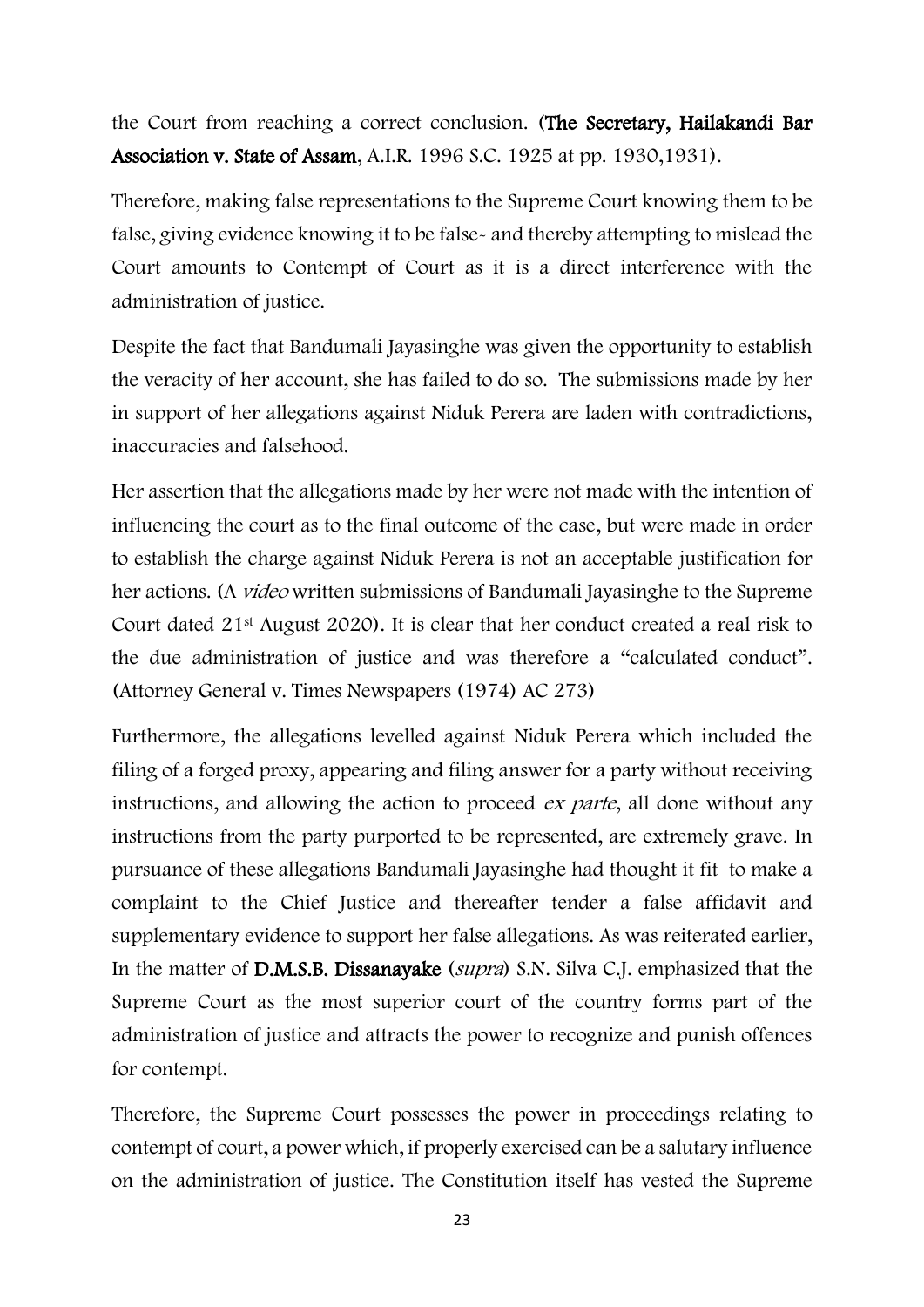court with the power to hold an individual, who as in this instance, had blatantly lied to it, guilty of contempt.

Bandumali Jayasinghe has by way of her false representations interfered with the due administration of justice, by attempting to obstruct the Supreme Court from reaching a correct conclusion. Her intention has clearly been to deceive and mislead the Court and her conduct can be described as an attempt to make a mockery of the law as well as of this Court in her attempt to achieve her personal objectives. Therefore, it can be held that she calculated conduct to interfere with and obstruct the due course of justice constitutes contempt of court which is punishable under Article 105 (3) of the Constitution.

We have considered the submissions made on behalf of the Respondent in this matter.

Accordingly, we affirm the Rule served on the Respondent; convict the Respondent of the offence of contempt of Court, punishable under Article 105 (3) of the Constitution.

In the course of the hearing the Learned President's Counsel Razik Zarook PC maintaining the highest traditions of the Bar did submit that "the allegations made against Niduk Perera had certainly not been well thought of and indeed not correct and in view of it, the Respondent unreservedly apologise to this Court".

Upon consideration of all relevant facts the Respondent is sentenced to a term of two years rigorous imprisonment, however, taking into account the mitigatory factors pleaded on her behalf, the operation of the sentence is suspended for a period of five years. In addition, a fine of Rs. 300,000/ [Three hundred thousand] is also imposed on the Respondent, with a default sentence of two years rigorous imprisonment. The fine is to be paid on a date to be determined by this court.

The Respondent is further directed to tender a written apology to Attorney -at-Law Ms. Niduk Perera with regard to the false and /or baseless allegations made against her.

Although it may not have a direct bearing on the issue before us, I would be failing in my duty if this court does not make an observation with regard to the discharge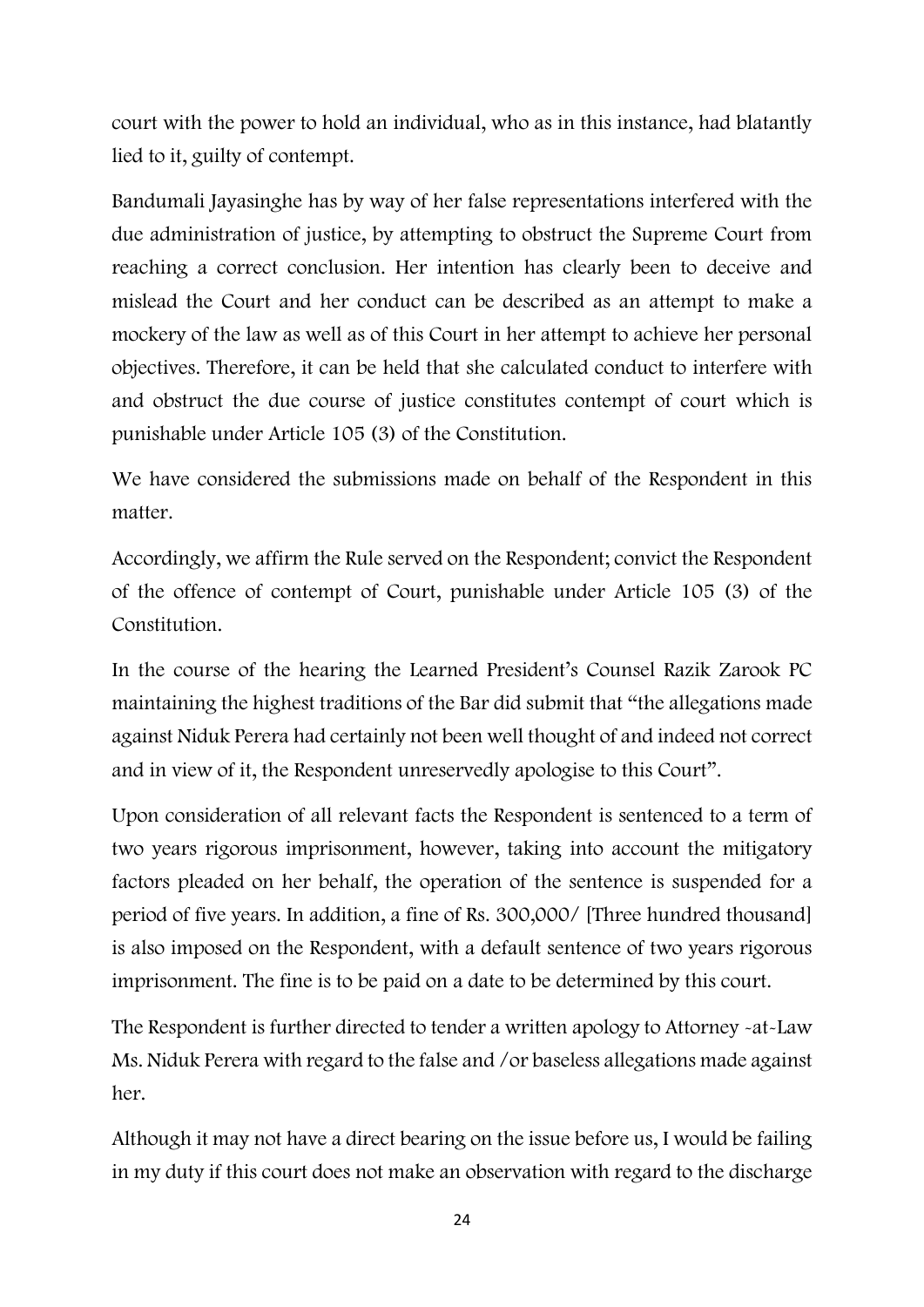of her professional duties by Attorney- at- Law Ms. Niduk Perera. Having gone through the material placed before us in the course of the inquiry, it was evident that the Attorney-at Law Ms. Niduk Perera had discharged her professional duties diligently and in the best interest of the Respondent, Bandumali Jayasinghe and the allegations made against Ms. Niduk Perera is bereft of any merit whatsoever. It is indeed unfortunate that the Attorney-at-Law concerned had to face the ignominy of going through the inquiry held before the Professional Purposes Committee of the Bar Association as a result of the complaint made by the Respondent Bandumali Jayasinghe, to the Supreme Court.

JUDGE OF THE SUPREME COURT

#### JUSTICE MURDU FERNANDO PC

I agree

#### JUDGE OF THE SUPREME COURT

### P Padman Surasena J

I have had the benefit of reading in draft form, the judgment of His Lordship Justice Buwaneka Aluwihare PC. I agree with the Judgement of His Lordship which affirms the rule served on the Respondent and convicts the Respondent of the offence of contempt of court punishable under Article 105 (3) of the Constitution.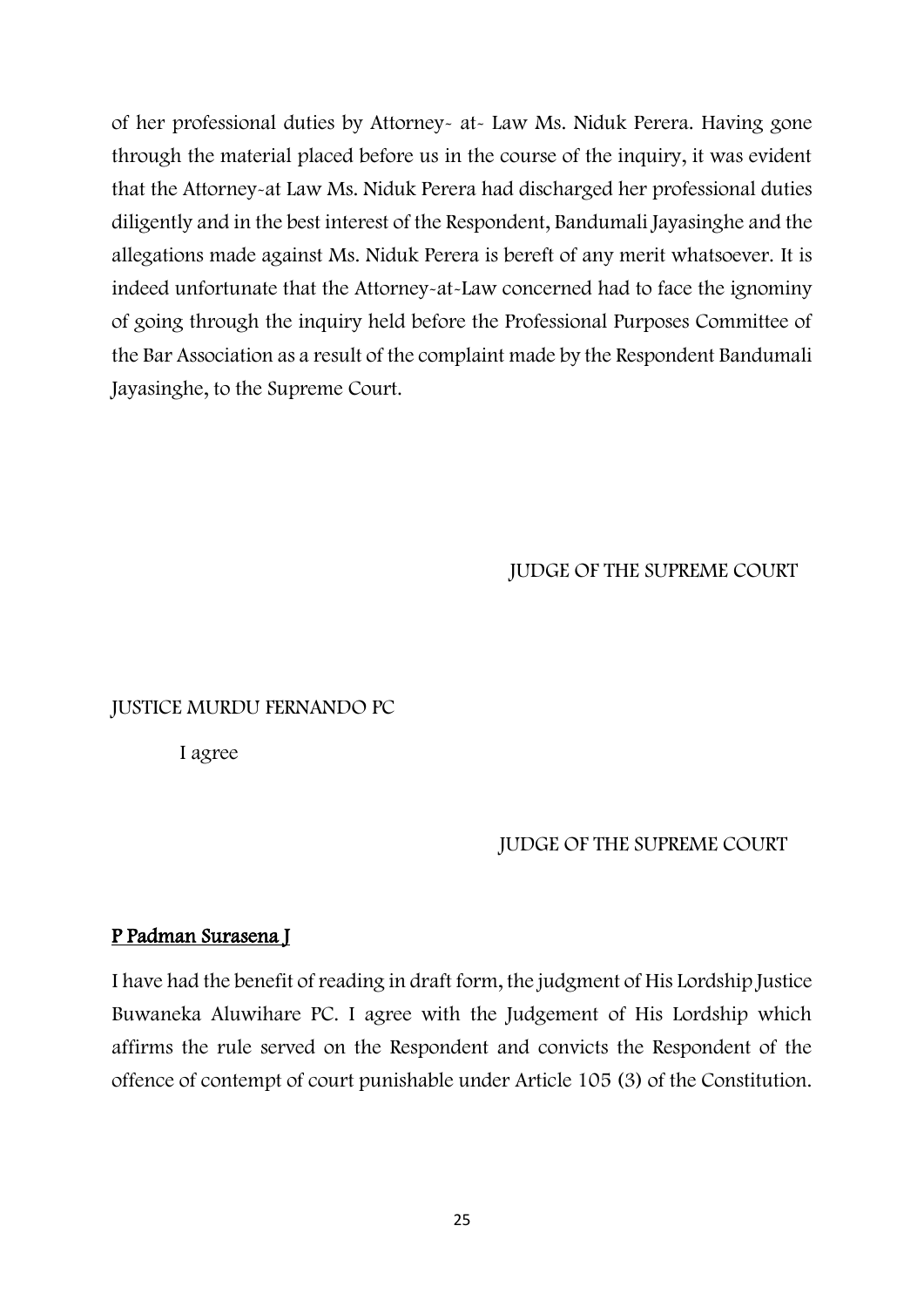The Respondent now stands convicted of willfully making the false statements set out in the Rule which His Lordship Justice Aluwihare PC has dealt with, in detail, in the judgment.

The Respondent, when the rule was read out to her in Court, had pleaded not guilty. That was the reason why this Court had to engage in a protracted inquiry in which the complainant Ms. Niduk Perera Attorney-at-Law also had to give evidence on several dates. As has been mentioned by His Lordship Justice Aluwihare PC in his draft judgment, that was in addition to the burden on the complainant Ms. Niduk Perera having to participate in an inquiry held before the Professional Purposes Committee of the Bar Association of Sri Lanka.

His Lordship Justice Aluwihare PC has held in the Judgment that the Respondent has deliberately lied to the Supreme Court with a view of moving Court, to take action, on the basis of her falsehood, against Ms. Niduk Perera Attorney-at-Law.<sup>1</sup> The Judgment has further held that the Respondent has failed to give an acceptable reason for the afore-stated deliberate lie.

It is my view, that the act of the Respondent misrepresenting facts which she knew were false, and placing such falsehood deliberately before this Court with a view of attempting to obtain from this Court, an order she had desired,  $2$  is a very serious issue. Such acts have serious adverse effects on the due process of administration of justice by the Court. The Respondent has had no regard whatsoever when she placed this falsehood before the Apex Court of the land.

In the light of the above circumstances, I impose a sentence of 03 years rigorous imprisonment on the Respondent. I agree with His Lordship Justice Aluwihare PC that in addition to the aforesaid sentence of 03 years rigorous imprisonment, a fine of Rs. 300,000 (Three Hundred Thousand) with a default sentence of two years rigorous imprisonment be imposed on the Respondent. I also agree with His Lordship Justice Aluwihare PC that the Respondent must tender a written apology to Attorney-at-law Ms. Niduk Perera with regard to the false and/or baseless allegations made against her.

<sup>&</sup>lt;sup>1</sup> Page 16 of the draft judgment.

<sup>&</sup>lt;sup>2</sup> As stated by Hon. Justice Aluwihare PC at page 20 of the draft judgment.